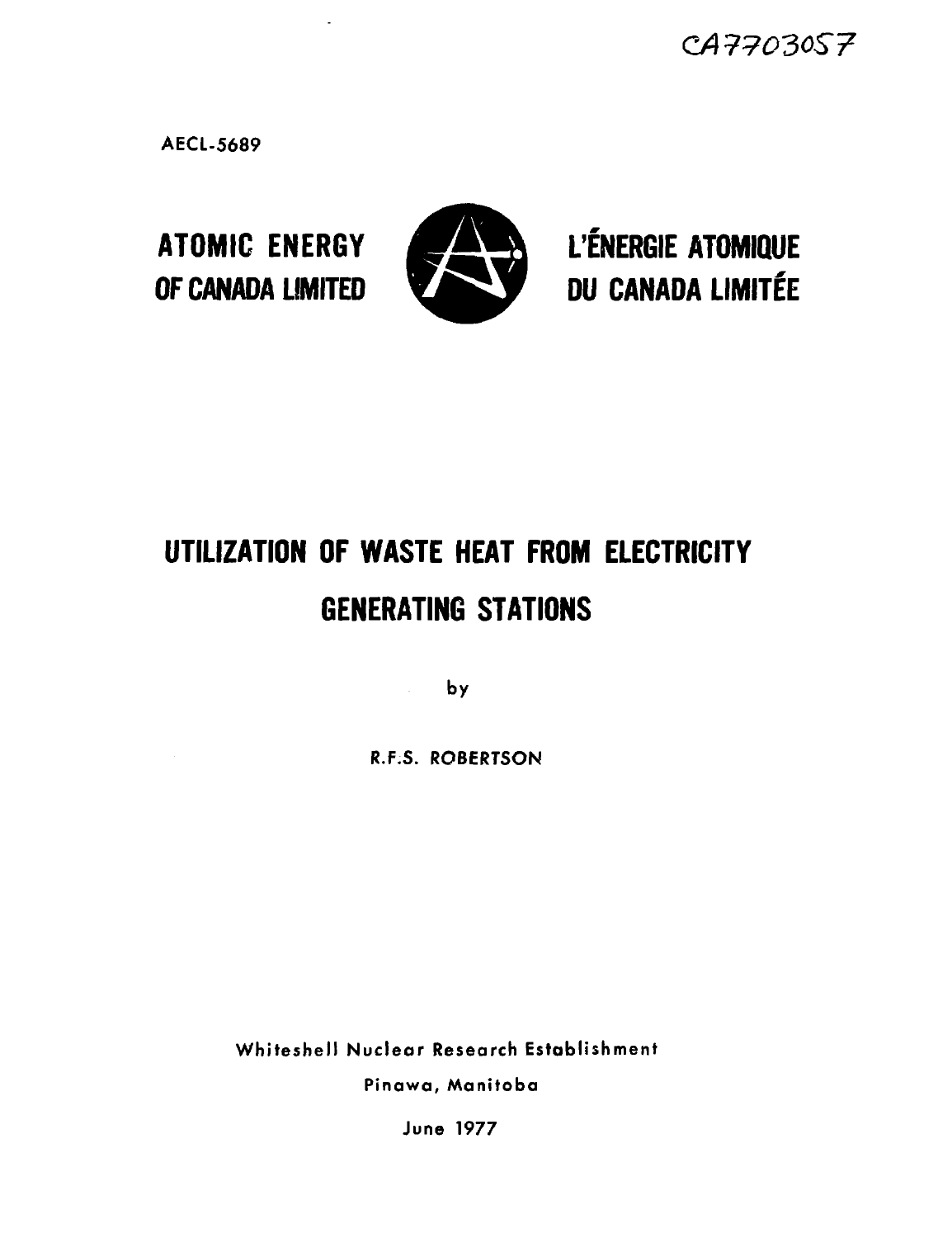#### ATOMIC ENERGY OF CANADA LIMITED

## UTILIZATION OF WASTE HEAT FROM ELECTRICITY GENERATING STATIONS

by

R.F.S. Robertson\* Director of Special Projects Atomic Energy of Canada Limited Whiteshell Nuclear Research Establishment Pinawa, Manitoba

Nuclear waste heat may save fossil fuels, a shorter version of this article, appeared in Modern Power and Engineering,  $70(7): 46-49 (1976)$ .

Whiteshell Nuclear Research Establishment

Pinawa, Manitoba

June, 1977

\*Present address: Department of Energy, Mines and Resources, Ottawa, Ontario.

AECL-5689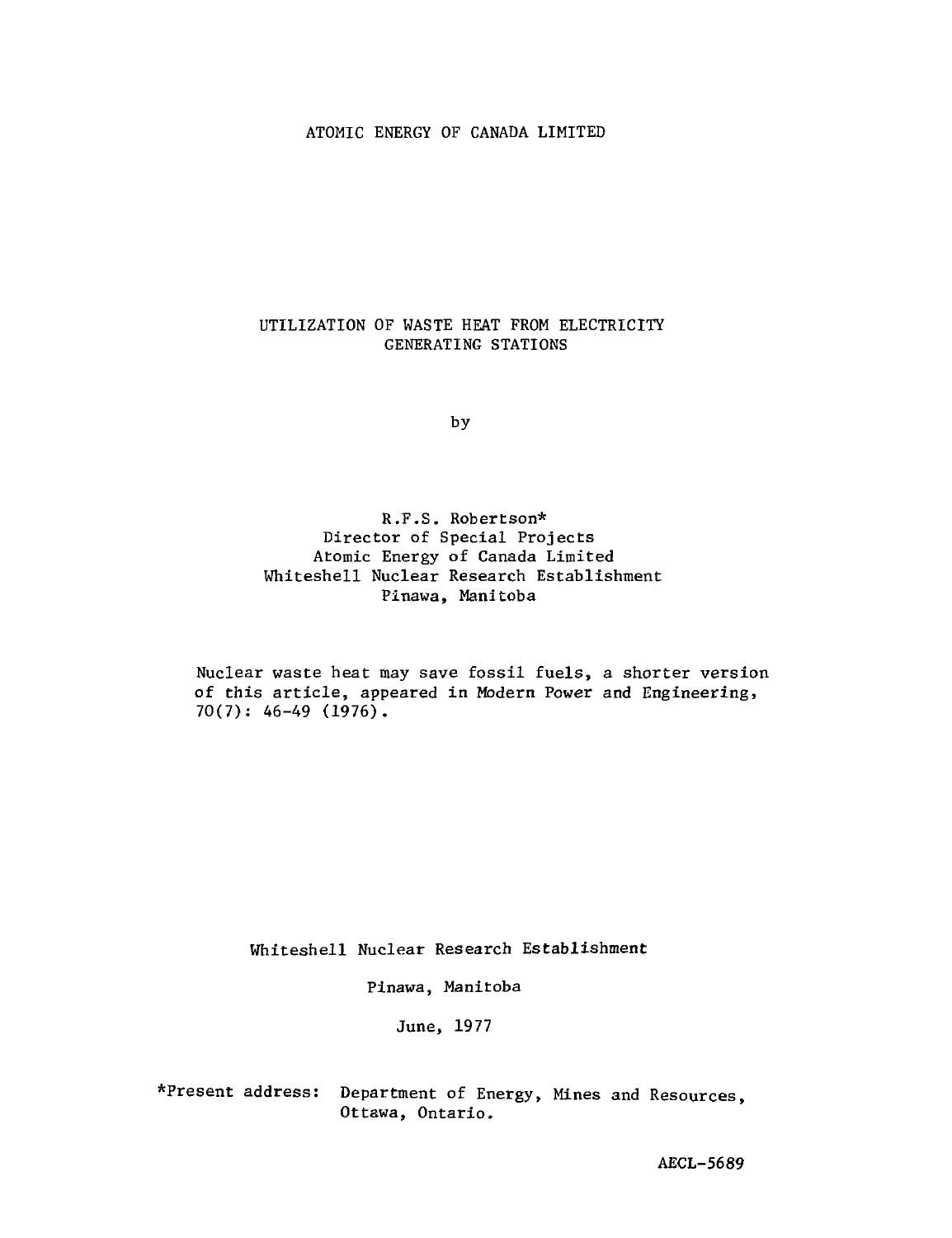## Utilisation de la chaleur résiduelle des centrales électriques

par

R.F.S. Robertson Ministère de l'Energie, des Mines et des Ressources Ottawa, Ontario

#### Résumé

Historiquement, la centrale nucléaire a été conçue seulement pour produire de l'électricité. Mais au Canada, aujourd'hui, seulement 15X de notre consommation énergétique se présente sous forme d'électricité. Les besoins non-électriques de notre époque sont satisfaits presque entièrement par le gaz naturel et le pétrole. Il serait bon de déterminer si une centrale nucléaire pourrait fournir de l'énergie pour quelques-uns des besoins non-électriques, ce qui permettrait d'employer le gaz et le pétrole à des usages pour lesquels ils seraient plus valables et appropriés, particulièrement dans les transports. Un groupe situé à l'Etablissement de Recherches Nucléaires de Whiteshell a entrepris une série d'études pour examiner ce problême. Ces études ont été assez poussées pour donner dei réponses technologiques et économiques et par conséquent, plusieurs rapports ont été publiés sur diverses questions. Dans le présent rapport, les résjltats de ces études sont regroupés dans une évaluation du potential d'emploi de la chaleur résiduelle au Canada.

L'Energie Atomique du Canada, Limitée Etablissement de Recherches Nucléaires de Whiteshell Pinawa, Manitoba, ROE 1L0

Juin 1977

AECL-5689

Nuclear waste heat may save fossil fuels, une version abrégée de cet article, a été publiée dans Modem Power and Engineering, 70(7): 46-49 (1976).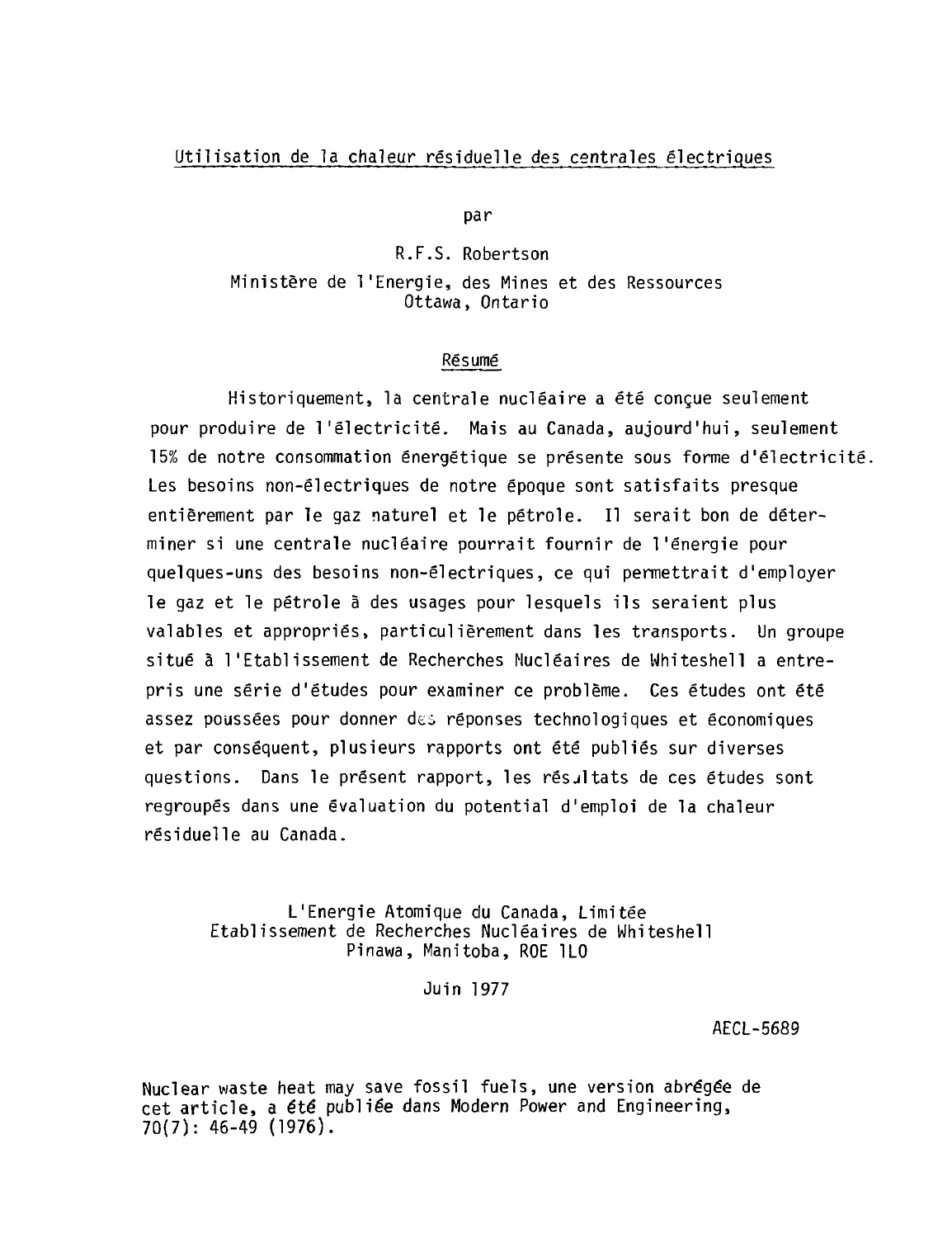# $\overline{\text{UTILIZATION}}$  of waste heat from ELECT

## r.FNFP.ATING STATIONS

R.F.S. Robertson Department of Energy, Kines and Resources Ottawa, Ontario.

## ABSTRACT

Historically the nuclear power station has been designed solely as an electricity producer., But in Canada today only 15 percent of our energy consumption is as electricity. The non-electrical needs today are supplied almost entirely by natural gas and oil. There is an incentive to see whether a nuclear station could supply energy for some of these non-electrical needs, thus freeing pas and oil for uses for which they may be more valuable and suitable, especially in transportation. A group located at the Whiteshell Nuclear Research Establishment undertook a series of studies to examine this problem. These studies were done in sufficient depth to provide technological and economic answers, and as a result several reports have been published on various topics. In this report, the findings from these studies are drawn together in an assessment of the potential in Canada for using waste heat.

> Whiteshell Nuclear Research Establishment Pinawa, Manitoba ROE 1L0 June, 1977

> > AECL-5689

Nuclear waste heat may save fossil fuels, a shorter version of this article, appeared in Modern Power and Engineering, 70(7): 46-49 (1976).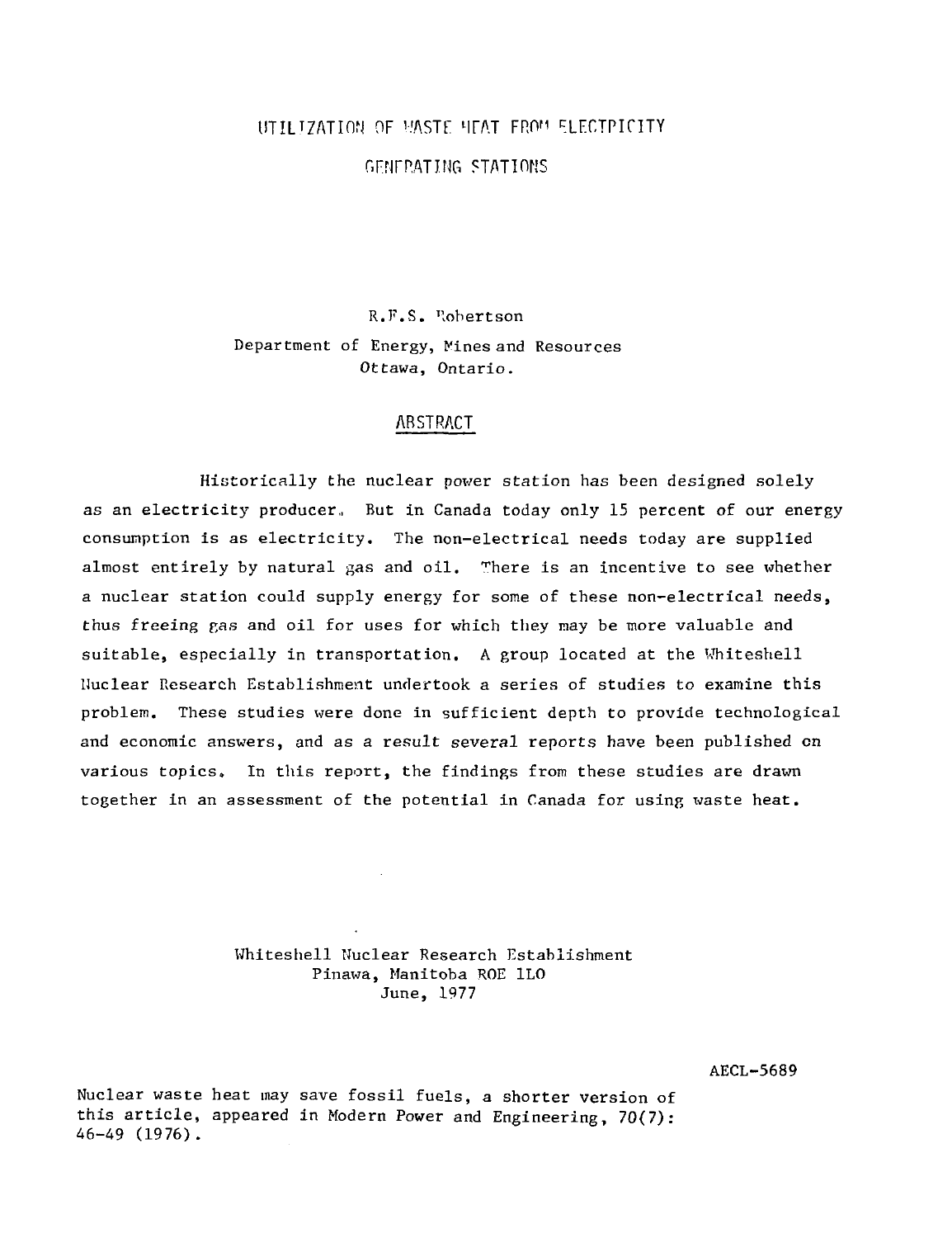## CONTENTS

| 1. | INTRODUCTION                                                                                                                |             |
|----|-----------------------------------------------------------------------------------------------------------------------------|-------------|
| 2. | <b>STEAM CYCLES</b>                                                                                                         | 2           |
| 3. | HEAT UTILIZATION                                                                                                            | 3           |
|    | HIGHER GRADE HEAT IN INDUSTRY (260°C-110°C)<br>3.1<br>3.2 SPACE HEATING (about 100°C)<br>LOW GRADE HEAT (below 60°C)<br>3.3 | 4<br>6<br>8 |
|    | 3.3.1 Greenhouse Heating<br>Aquaculture<br>3.3.2                                                                            | 9<br>11     |
| 4. | CONCLUSIONS                                                                                                                 | 13          |
| 5. | <b>REFERENCES</b>                                                                                                           | 15          |

 $\mathcal{L}^{\text{max}}_{\text{max}}$  and  $\mathcal{L}^{\text{max}}_{\text{max}}$ 

 $\sim 10^{-1}$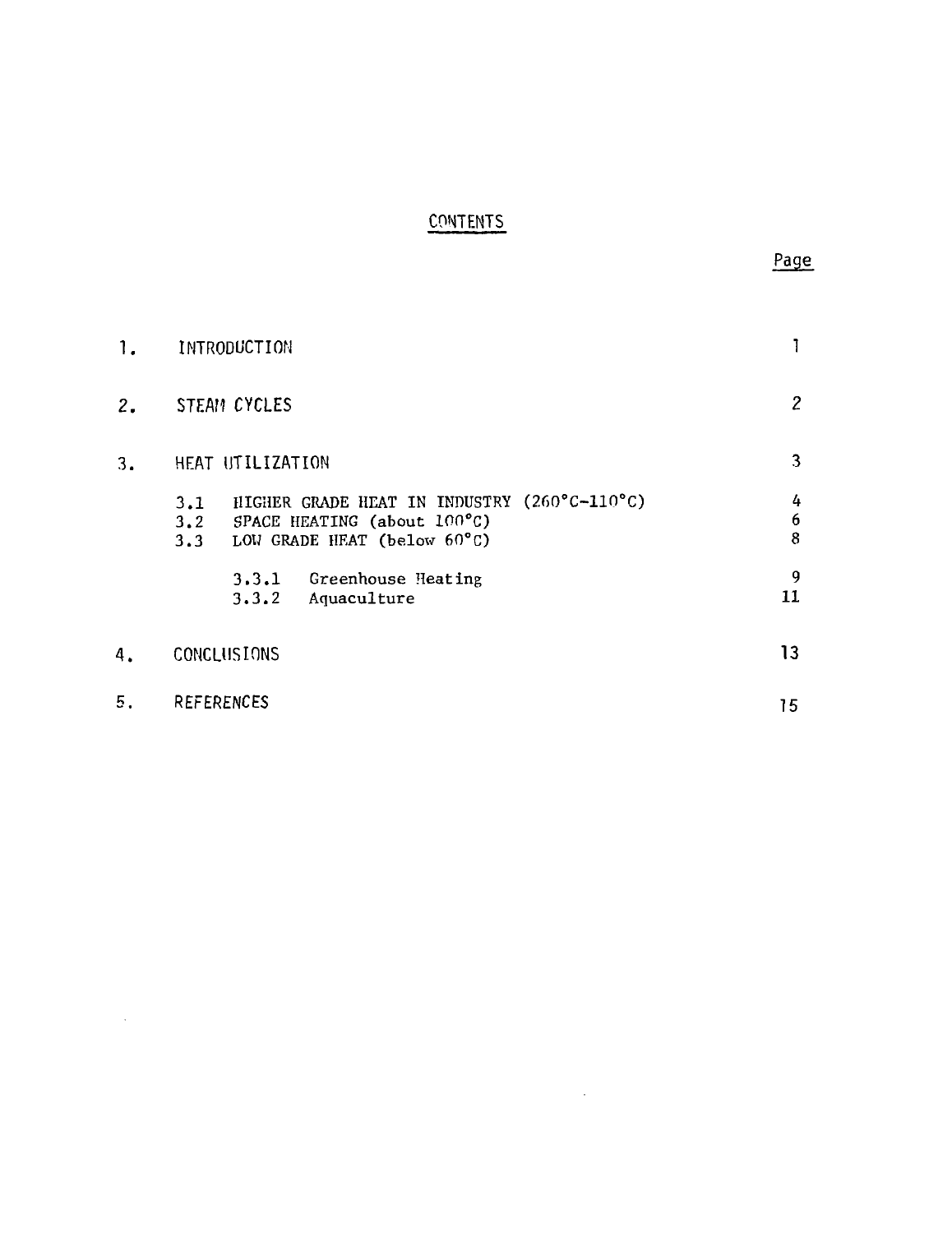## 1. INTRODUCTION

We are now well aware that, for the shore term at least, our supplies of oil and natural gas are limited, that these commodities are becoming ever more expensive, and that we are and will be, probably for the rest of this century, net importers of oil. The self-reliance policies outlined in the recent document, "An Energy Strategy for Canada", (1) suggest a 1985 target of reducing net imports to one-third of our total oil demands.

Historically the nuclear power station has been designed solely as an electricity producer. But in Canada today only 15 percent of our energy consumption is as electricity. The remainder is distributed as follows:

## SECONDARY ENERGY CONSUMPTION IN CANADA (Adapted from (2))

| Electrical     | 15% |
|----------------|-----|
| Non-Electrical |     |
| Space Heating  | 25% |
| Industry       | 30% |
| Transportation | 24% |
| Other          | 6%  |

The non-electrical needs today are supplied almost entirely by natural gas and oil. There is an incentive to see whether a nuclear station could supply energy for some of these non-electrical needs, thus freeing gas and oil for uses for which they may be more valuable and suitable, especially in transportation.

A group located at the Whiteshell Nuclear Research Establishment undertook a series of studies to examine this problem. These studies were done in sufficient depth to provide technological and economic answers, and as a result several reports (3-10) have been published on various topics. In this report the findings from these studies will be drawn together in an assessment of the potential in Canada for using waste heat.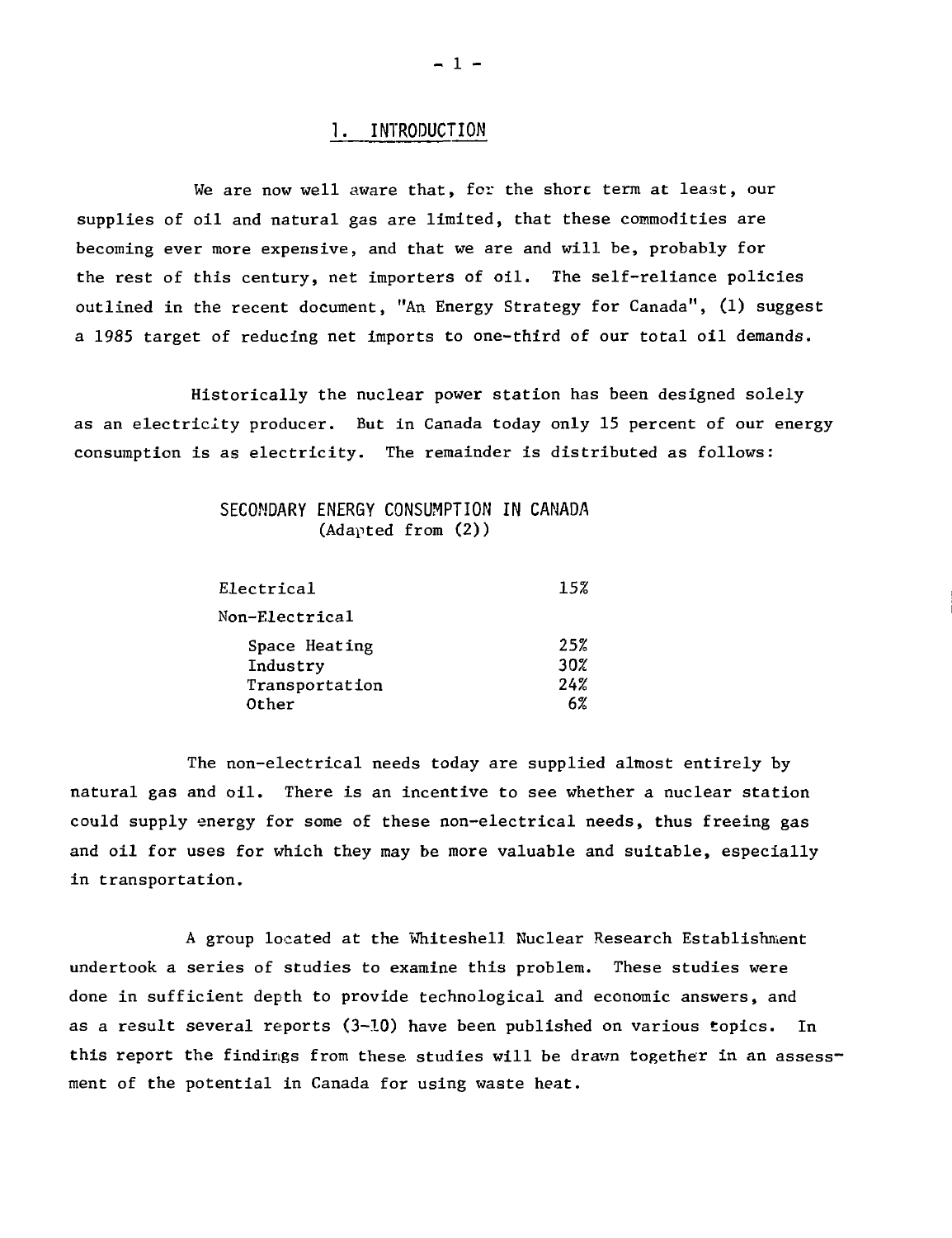## 2. STEAM CYCLES

Waste heat is usually defined as that heat which is rejected during the electrical generation process at a very low temperature (10-25 $^{\circ}$ C) in a form which is difficult and expensive to use. However, it is possible to reject this heat at a much higher, more usable temperature. Such a process would lead to a lower production of electricity but it would lead to a much better utilization of the heat content of the initial fuel.

The efficiency of the cycle is determined by the temperature at which the steam is raised and the temperature at which it is condensed. The efficiency is given by: Efficiency =  $(T_{Hot} - T_{ً_{Coll}})/T_{Hot}$ , where  $T_{Hot}$  and not cold not rot<br>temperatures Tupically a C  $t_{\text{Gold}}$  are the generating and condensing temperatures. Typically, a CANDU generating station operates at an efficiency of 30 percent, while fossil fuel stations operate at a generally higher efficiency - about  $35-40$  percent. In today's electrical generating stations, certainly in North America, and in general throughout the world, to achieve the best efficiency, the low temperature,  $T_{\text{Gold}}$ , is kept as low as possible. Thus, although over twothirds of the heat generated in the boiler is rejected in the cooling water, it is rejected at a very low temperature. Typically, the cooling water comes into the condenser at  $10^{\circ}$ C (50<sup>°</sup>F) and leaves it at 23<sup>°</sup>C (74<sup>°</sup>F). This is very low grade heat - truly waste - and it is hard to find a suitable use for it. One attractive application will be discussed later but, in general, it is difficult to heat anything with a heat source at only  $23^{\circ}$ C.

The foregoing is only one way in which energy can be extracted from a turbine steam cycle. To produce both heat and electricity some of the steam can be diverted either before it reaches the turbine or at some stage within the turbine itself. The net result of course is that for the same total heat generation the electricity production will be less. However, the steam (or hot water) which is diverted can be used at nearly 100 percent efficiency and hence the overall fuel utilization is increased. Table 1 gives some illustrative numbers, and typical applications will be found in later sections. Such methods are usually referred to as steam extraction, or intermediate condensing cycles. This type of usage is especially attractive where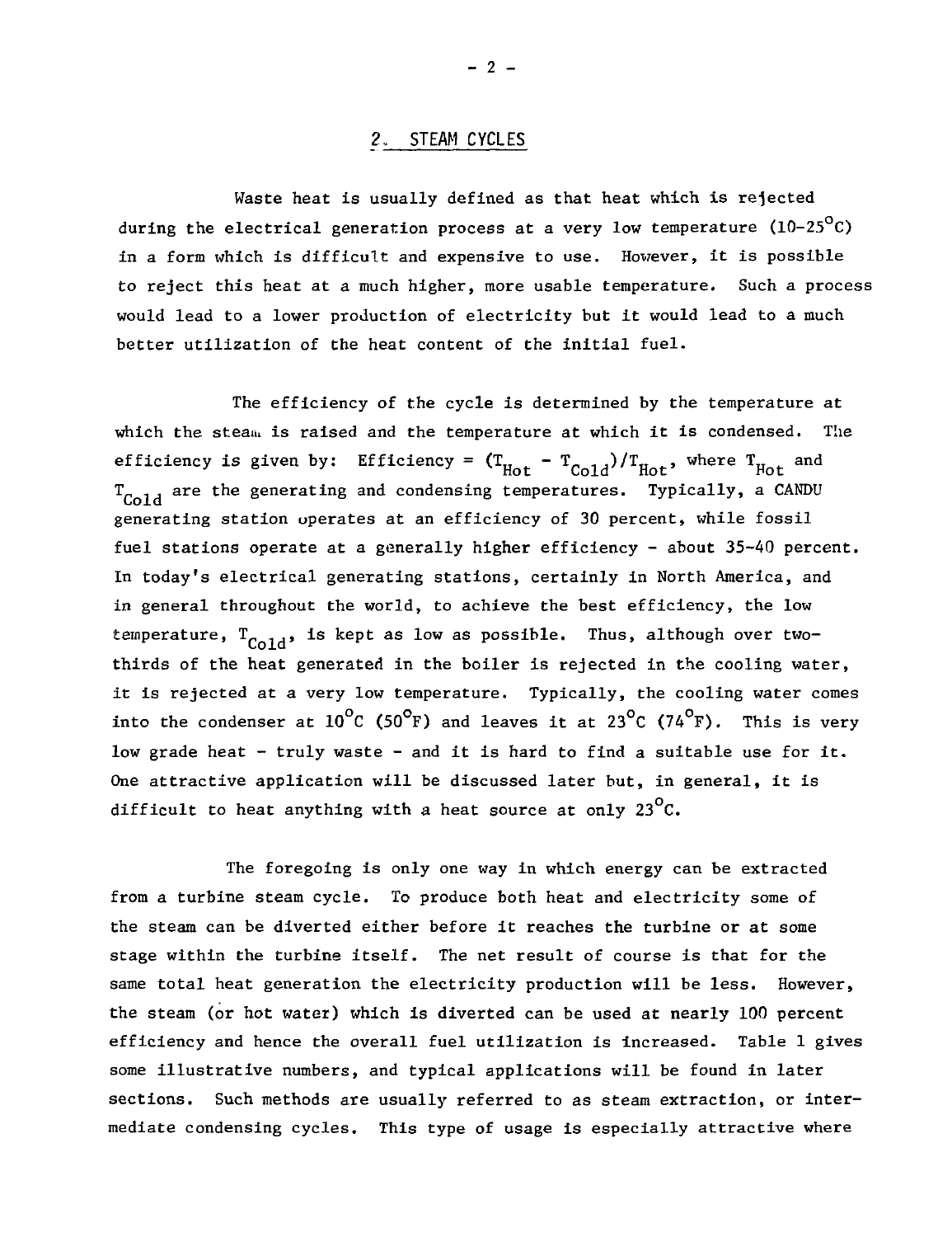the heat load is needed for only a period of time. When the heat is not needed, extra steam is available for electricity production.

Still another method of operation is feasible. The steam from the turbine need not be condensed at  $23^{\circ}$ C - it can be condensed at any temperature desired. However, it should be noted that the higher the condensation temperature required, the less work the steam can do. If heat above  $100^{\circ}$ C is required. the steam must be condensed at a higher pressure.

Because the condensing temperature is increased, the electrical production efficiency is lowered. However, the resulting heat can be used at high efficiency, and Table 1 shows that the overall energy utilization is high.

Back pressure turbines are found in industrial applications where large amounts of heat but small amounts of electricity are required. They are of more use in a base heat load application where heat is needed continuously but they are not so attractive for, say, a district heating system which requires heat for only a fraction of the year.

In summary, the dual production of heat and electricity from a central generating station leads to a more efficient utilization of primary fuel than does electricity production alone. Hence there is an incentive to install these dual-purpose stations. The remainder of this article examines the question of whether the economic incentive is as strong as the technical incentive outlined above.

## 3. HEAT UTILIZATION

Puttagunta (8) has found that, of the energy consumed as heat in Canada, only 9 percent is required at a temperature above 260 $^{\circ}$ C. His distribution for heat energy consumed is:

 $- 3 -$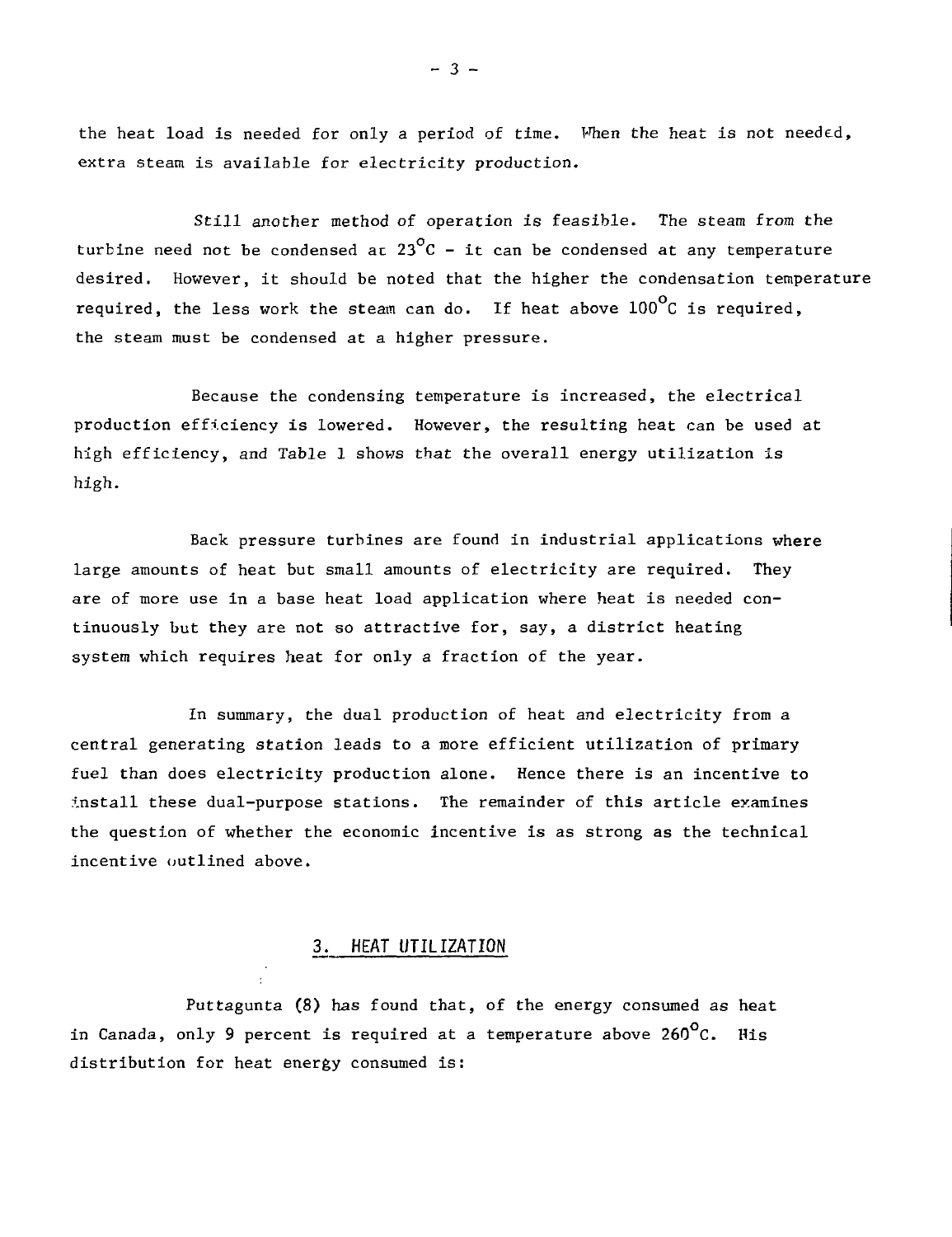| Above $260^{\circ}$ C      | 9%    |
|----------------------------|-------|
| $140 - 260$ <sup>o</sup> c | 14.5% |
| $100 - 140$ <sup>o</sup> C | 26.5% |
| Below 100°C                | 50.1% |

Above 100°C the heat is required mainly for industrial purposes while that below  $100^{\circ}$ C is used in space heating.

This presentation will consider three principal temperature regimes: that in the range  $260-110^{\circ}$ C involving higher grade heat whose usage is mainly in the industrial sector; that in the range  $110-60^{\circ}$ C where the application is mainly for space heating using lower grade heat; and the regime below  $60^{\circ}$ C where the application of this low grade heat appears to be principally in the fields of agriculture or aquaculture.

3.1 HIGHER GRADE HEAT IN INDUSTRY  $(260^{\circ}$ C-110<sup>o</sup>C)

As noted earlier, roughly 30 percent of Canadian secondary energy consumption is by industry. Virtually none is provided from a largescale central source but is generated by individual industries according to their needs.

An important fact from a survey of energy needs in industry in Canada (7) is the striking mismatch between the energy requirements for even a large industrial or commercial project and the energy available from a CANDU reactor. For instance, the energy needs of a large refinery with a throughput of 23,850 Mg (150,000 barrels)\* per day are in the order of 800-900 MW thermal. This could be easily supplied by only one of the four reactors at the Pickering station used in a dual role as electricity and heat producer, and the electrical output would only drop from 514 to about 240  $MW(e)$ . Most industrial loads are even smaller  $-e.g.$ 70 MW typically for the pulp and paper industry, or 116 MW(t) for an ammonia plant.

To utilize properly the dual potentials of large centrally located generating stations, be they nuclear or fossil fuelled, either

 $\overline{x_1 \text{ bb1}} = 159$  = 0.159 Mg bitumen at 1 kg/ $\ell$  (10° API gravity) (9).  $\approx 0.139$  Mg synthetic crude at 875 g/ $\ell$  (30° API gravity).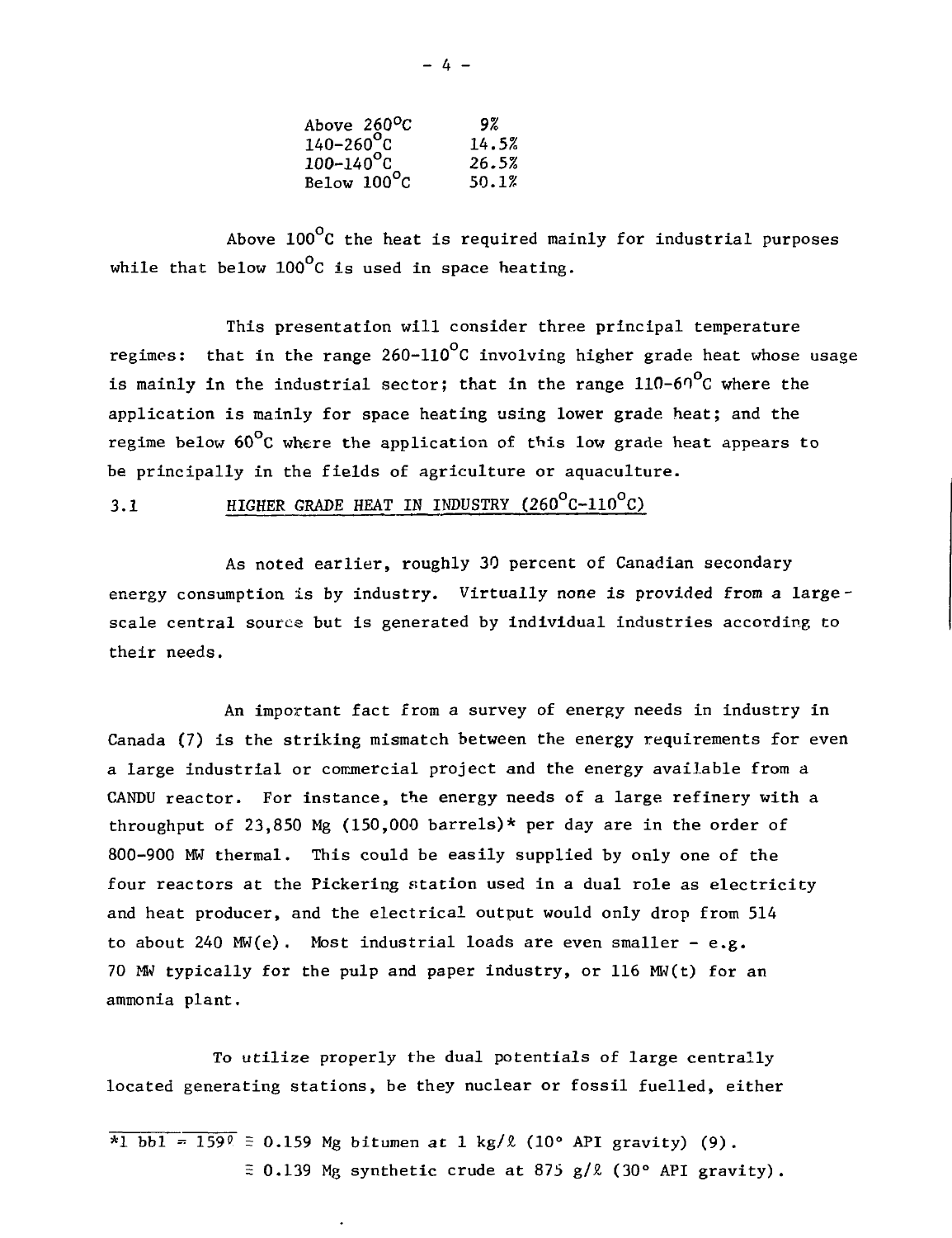very large concentrations of energy users are necessary, or energy must be transmitted over long distances. In Canada these large concentrations do not exist and industrial plants are so scattered that transmission of thermal energy is too expensive for the scheme to be practical. Indeed, a future trend for Canada may well be for industries to move and centralize in the vicinity of these large stations.

The question naturally arises, "Instead of building very large generating stations, why not build much smaller ones which are adapted to industries' needs?". Of course, with fossil fuels, this is what has been done historically. With the large escalation of oil and gas prices, the nuclear generating station has been studied to see whether it could fill this role. The problem is economics in that the technology required to build small stations is no different from that for large units but, as with other large engineering entities, unit costs rise sharply as the size decreases. Current licensing rules put such stringent demands on control systems, safety systems, inspection, etc. that only large sizes are economically competitive.

However, in Canada today there is one example of a utility supplying both heat, in the form of steam and electricity, to an industrial complex. The heavy water production industry requires large amounts of energy both as electricity and as process heat. On the site of the Bruce Nuclear Power Development in Ontario there is a plant producing nominally 800 tonnes of heavy water per year. This plant requires 70 MW of electricity and  $600$  MW as process steam  $(6)$ . The thermal power is being provided as process steam from the 200 MWe Douglas Point reactor, backed up by three oil-fired boilers. Two new heavy water production plants are now being built, and the process steam will come from the nuclear reactors of the Bruce Generating Station which will start coming on-line during the latter part of 1976. Thus heavy water production at Bruce alone will utilize 210MW(e)and 1800 MW thermal. In a similar manner, future heavy water production plants will, if possible, be located close to nuclear generating stations to take advantage of the availability of low cost steam.

 $-5 -$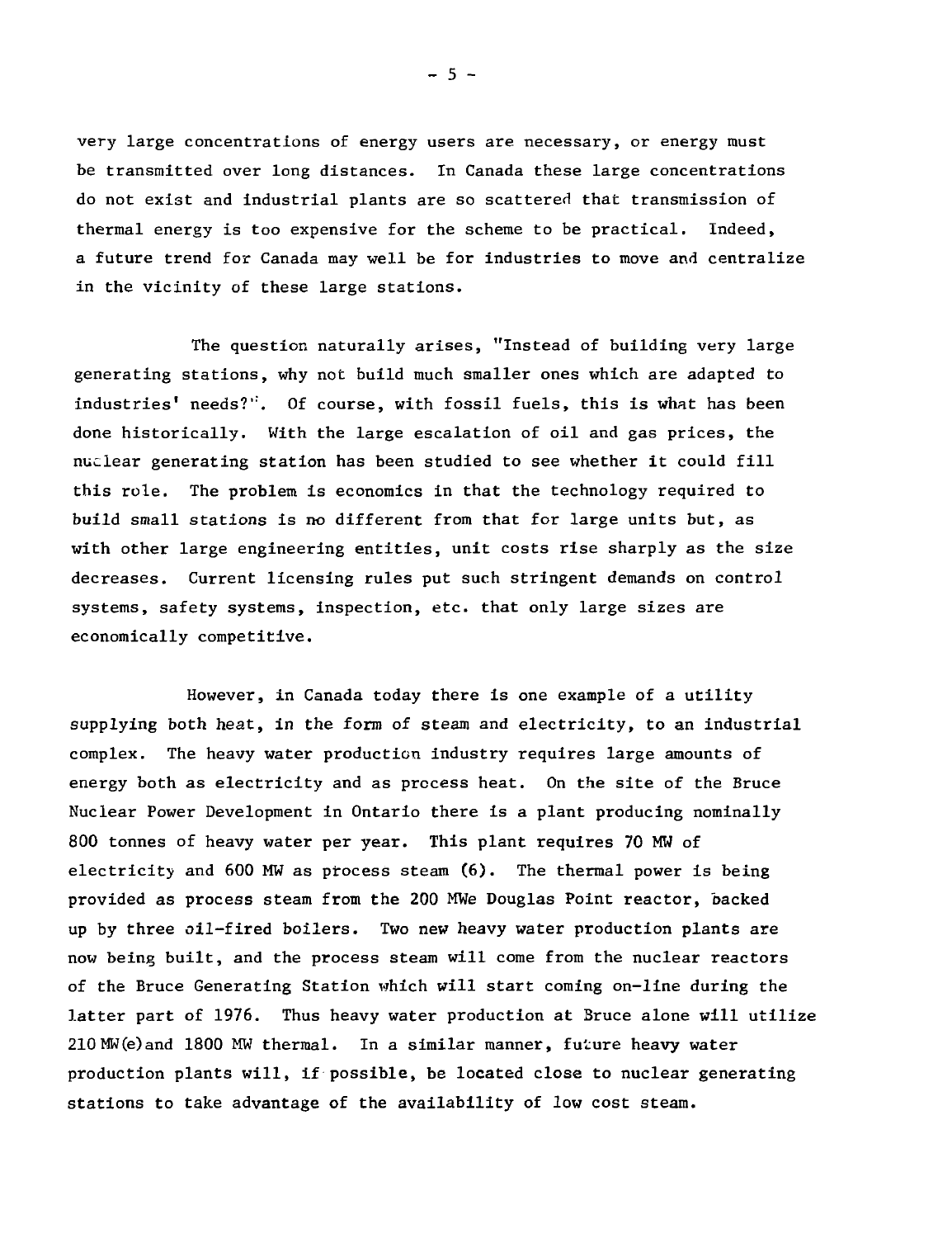One interesting application for which there is a huge market if the resource is developed to its full potential is the extraction and upgrading of bitumen from deep lying beds of the Alberta Tar Sands. Currently envisaged "In-situ" methods involve injecting steam into the bed to lower the bitumen viscosity so that it can be pumped or forced to the surface. A study has shown that the cost of nuclear steam is competitive with steam raised by burning coal as long as the delivered price of the coal is over \$1.00/GJ (\$17 per ton) (9).

## 3.2 SPACE HEATING (about  $100^{\circ}$ C)

Historically in Canada, because of cheap and abundant supplies of gas and oil, homes and buildings have been, in the main, individually heated rather than taking their heat from a centrally located supply. A few district heating systems were started earlier in the century but very few survive today.

However, increasing costs and decreasing availability of gas and oil have changed this picture. Already, electric heating appears competitive and many people are using it or seriously contemplate its use. A study has been completed by R.O. Sochaski and R.B. Lyon (5) to examine the economic position of nuclear heat. They considered bringing 600 MW of heat, as hot water, from a site such as Pickering, a distance of 40 km from the load centre. A previous study, which was done for the city of Toronto (10), had examined the possible integration and expansion of an established network of customers, and provided an excellent focus for this study. It was first established that the heat would be much more economically transported to the load by hot water rather than by steam. Several options were considered but the most important were:

(i) A dedicated 600 "IW nuclear reactor having no turbine and supplying only hot water.

(ii) Supply of the 600 MW heat load from a reactor such as one of the Pickering reactors and accept the loss in electrical generation (Figure 1).

 $- 6 -$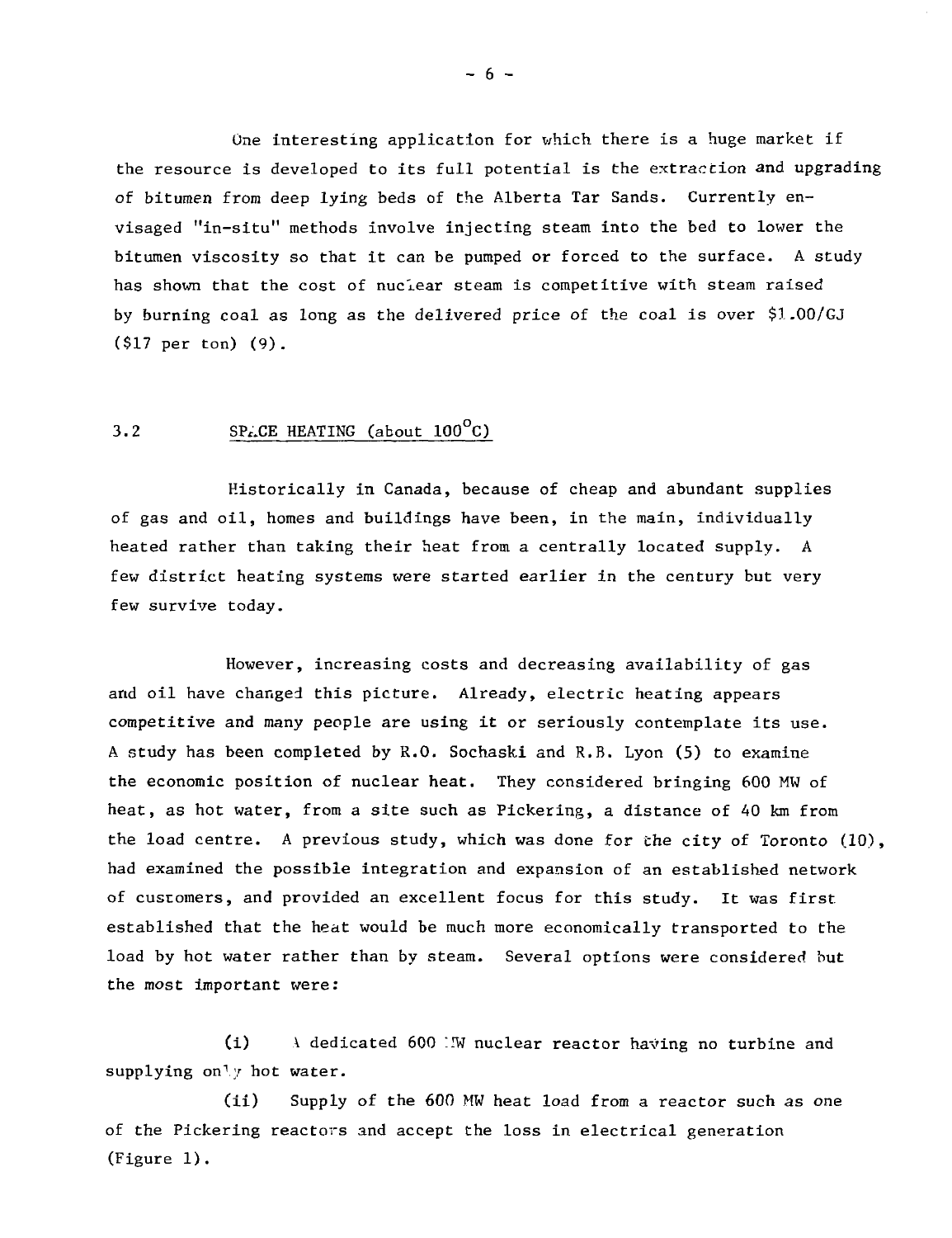The cost of generating and distributing the heat by these two methods was calculated, and was compared with the cost of electrical heating in Toronto. Costs were escalated to 1980 and were compared to the cost of electric heating forecast to that time.

Table 2 summarizes the results obtained. The important conclusions are:

(i) A station which provides only heat shows highest efficiency in fuel utilization but suffers' from a low load factor (0.35 percent) and hence total unit energy costs are higher because the station is not needed in the summer.

(ii) A dual-purpose station shows the expected increase in efficiency of primary energy utilization, and because heat not needed during the summer can be used to generate extra electricity for which there is always a demand, the cost of heat is significantly lower than that from the station producing only thermal energy.

(iii) The cost of distributing the heat at the load centre can be very high. In Table 2 the lower number is an estimate if the heat has to be distributed to only a few large loads, while the higher number represents the costs which would arise from distributing the heat to a housing development.

Thus the cost of generating the hot water was small compared to its transportation and distribution. The same would be true for a coalfired station,and for a city such as Toronto where electrical races are low, electrical heating could be as attractive to the customer as hot water supplied from a distance of 40 km.

A new study has just been published (11) in which the authors assess the technical and economic viability of a proposed scheme in which 8 MW of heat as hot water would be extracted from the Pickering B nuclear generating station (due for completion in the early 1980s) and piped a distance of 8 km to heat the proposed housing development of North Pickering, which is forecast to have a population of 70,000 by 1992. The heat would be produced during off-peak hours and stored for subsequent use. It must be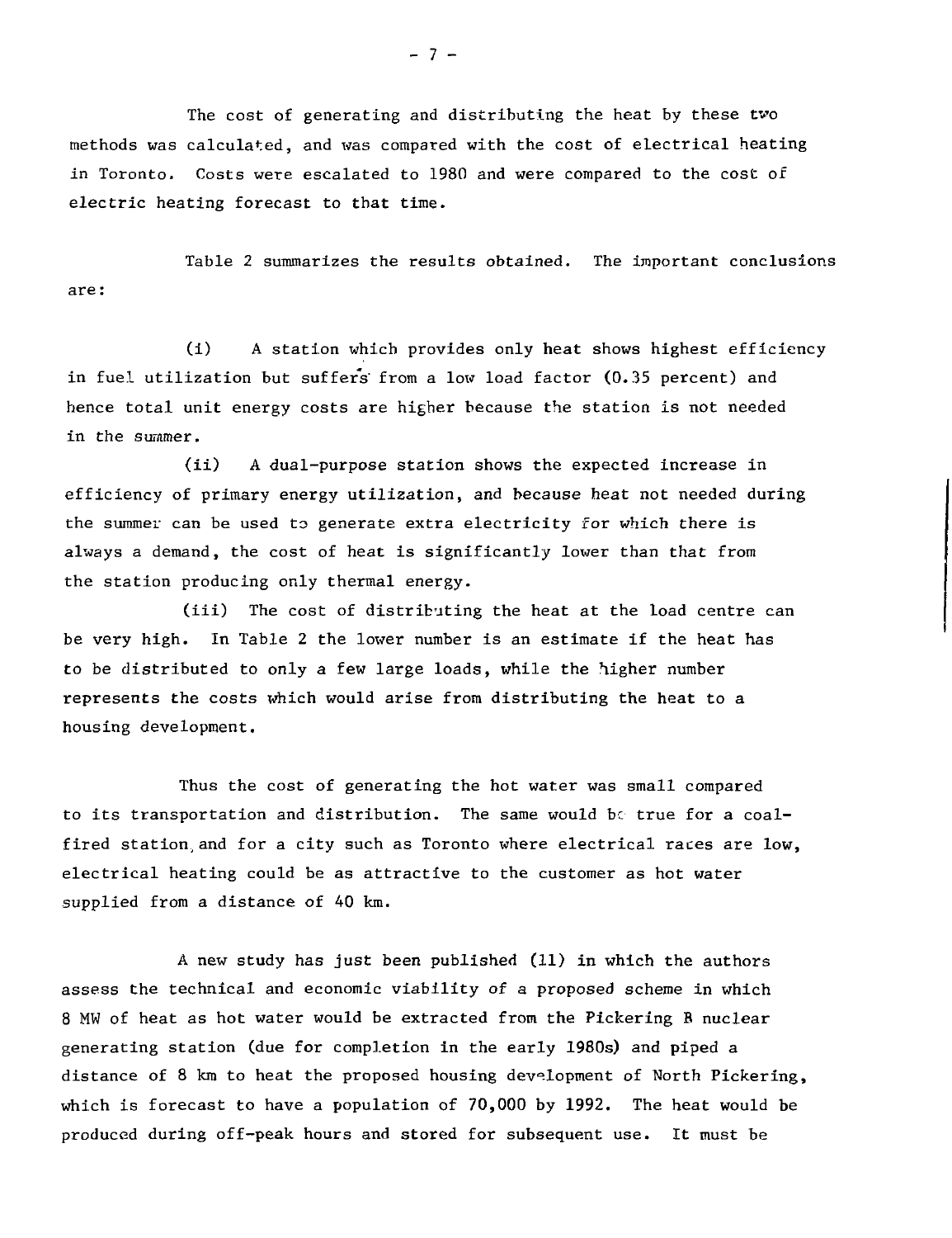emphasized that this is only a study and represents no commitments. The study concludes that the equivalent of 270,000 Mg (2 million barrels) of oil can be saved per year if the heat came from this scheme rather than from individual furnaces. Nuclear based district heating for this case would have high initial capital costs, mainly because of the transport distance and because of the storage needs, but in 14-18 years, depending on the price of money, nuclear heat would become cheaper than that from individual furnaces.

Both these studies suggest that for new towns located close to a generating station, district heating could be an interesting proposition. For small loads, coal or oil-fired installations will undoubtedly supply the initial heat but, as load increases, dual-purpose systems producing electricity and heat will come in. The major problems are political and sociological which obviously need evaluation.

# 3.3 LOW GRADE HEAT (below 60<sup>°</sup>C)

The great majority of the low grade heat produced today is in the form of turbine condenser cooling water, typically in the range  $10-30^{\circ}\text{C}$ . The quantity available will continue to increase and many methods of taking advantage of the large amount of energy contained in the warm water are being actually considered today. This section will discuss possibilities in aquaculture and agriculture.

There is one stream of cooling water from a CANDII reactor which has no parallel, either in other types of nuclear reactors or in fossilfired stations. The fuel channels in the reactor are surrounded by the heavy water moderator. The purpose of this moderator is to slow the fission neutrons to low enough velocities that they can cause further fissions. This moderator absorbs about 7 percent of the fission energy and in a Pickering reactor, for example, roughly 120 MW of thermal energy is captured in the 260 metric tonnes of heavy water moderator. The optimum operating temperature of the moderator is 70 $^{\circ}$ C, and hence a cooling circuit must remove heat continuously to maintain this temperature. Today, the cooling circuit is sized to reject this heat at a low temperature (max  $36^{\circ}$ C)

 $-8-$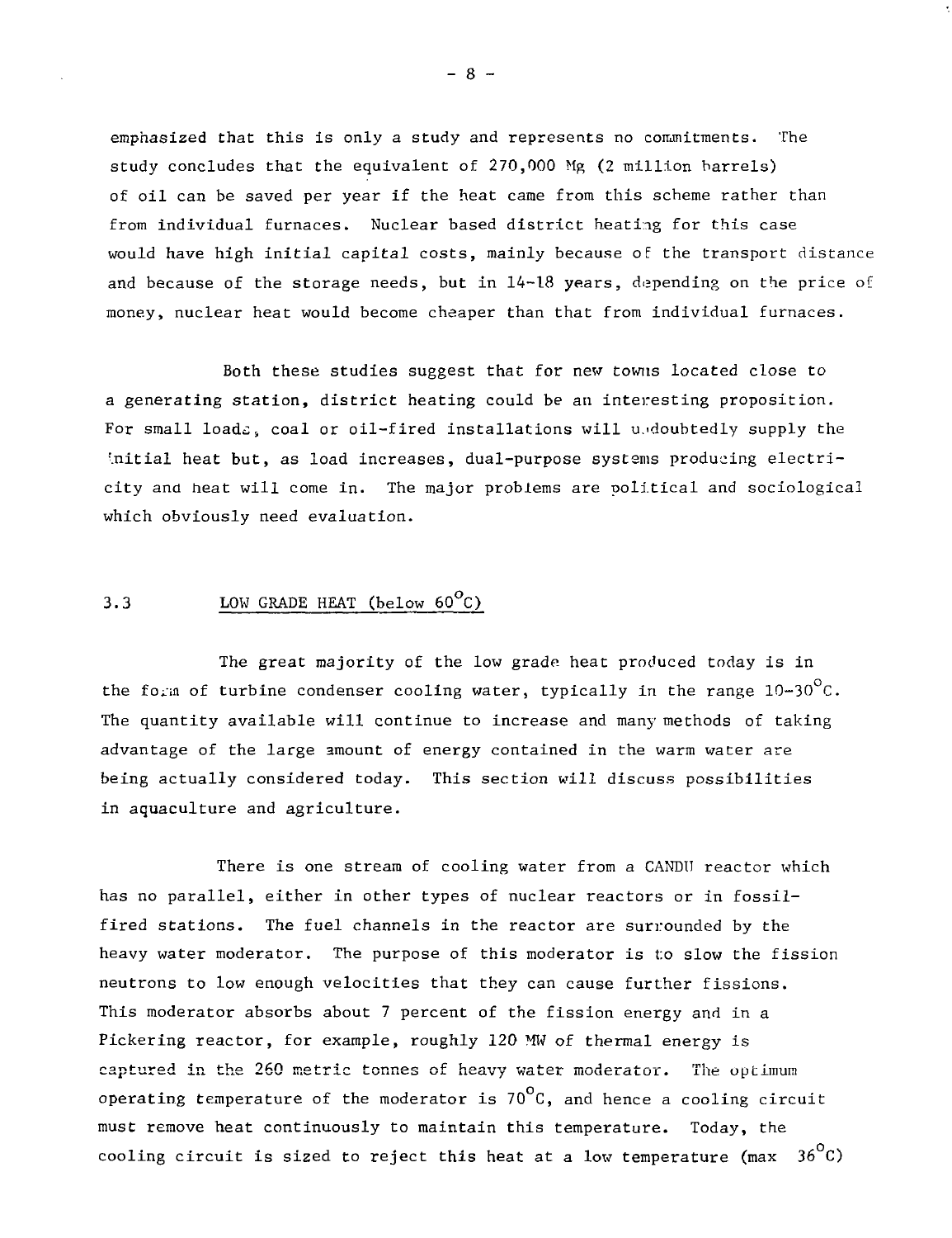but there is no inherent reason why the cooling circuit cannot be designed to reject the heat at a higher temperature.

#### 3.3.1 Greenhouse Heating

At WNRE an application has been studied by Iverson et al (4) whereby a water stream from the moderator cooling circuit at 54°C is used to heat greenhouses.

This study considered a block of 10 hectares (25 acres) of greenhouses of modern design and we compared the cost of heating them by conventional oil-or gas-fired units circulating hot air, with the cost of circulating water at  $55^{\circ}$ C which is heated by a heat exchanger in the moderator cooling circuits. The capital costs were: cooling circuits. The capital costs were:  $\mathcal{L}$ 

#### CAPITAL COSTS

(excluding cost of greenhouse or land) 10 hectares (25 acres) of greenhouses 35 MW max heat load

|                                                             | Warm Water Heat         | Hot Air       |  |
|-------------------------------------------------------------|-------------------------|---------------|--|
|                                                             | (Moderator Heat Source) | Fossil-fired) |  |
| Reactor Modifications                                       | \$1,200,000             |               |  |
| Ventilation and Heat<br>Distribution Pumps,<br>Piping, etc. | \$3,900,000             | \$1,555,000   |  |
|                                                             | \$5,100,000             | \$1,555,000   |  |
| \$/kW                                                       | 146                     | 44            |  |

Thus the capital cost of the warm water system is over three times that of the fossil-heated system. It can also be seen that the cost of modifying the moderator circuit is only one-third the cost of installing the necessary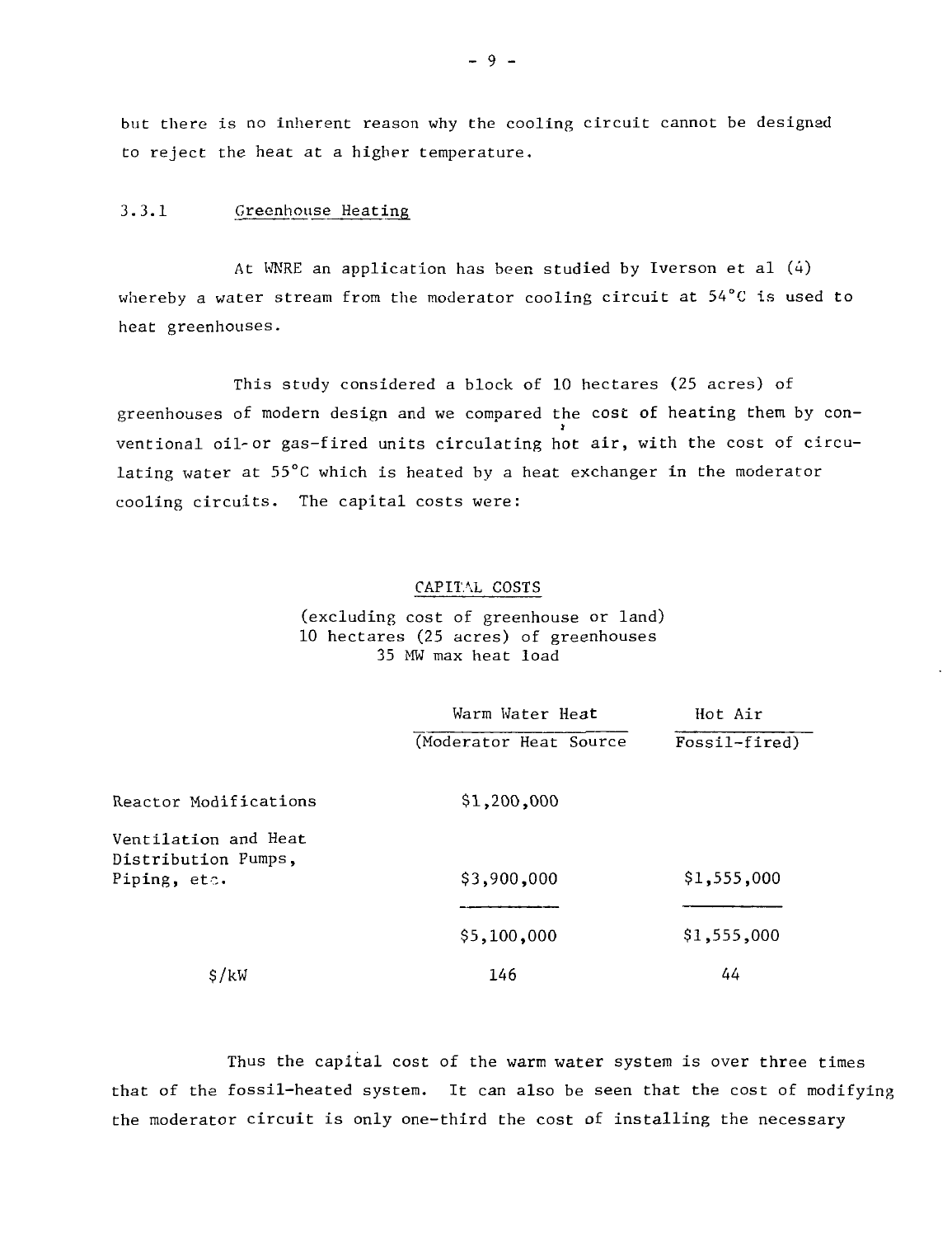pipes, pumps, etc. to carry the hot water around the greenhouses.

However, having modified the moderator circuit, the heat is, in principle, free, and the major cost is recovery of the capital spent in converting the moderator system and installing the piping. If the greenhouses are heated by the conventional method of circulating hot air from an oil- or gas-fired furnace, the cost of fuel is the major item. Indeed, the rapidly escalating costs of gas and oil are a cause for grave concern in the greenhouse industry in Canada today.

The results of the study are summarized in Figure 2 which shows costs for the system described above, both for moderator heat and for conventional fossil-fired heat. Costs for the two systems (including capital repayment) will break even at fossil fuel cost of about \$1.37 per gigajoule (\$1.30 per million Btu). This corresponds to a cost of 23c per gallon of oil, or \$1.30 per thousand cubic feet of gas delivered to the site. Today in Ontario the cost of non-interruptible gas supply is about \$1.85 per thousand cubic feet. Thus such a system would be competitive today. Furthermore, Figure 2 shows that certain improvements which are identified in the report, and are all feasible in the short term, will lower the cost of heavy water by 20 percent.

A station such as Pickering could service well over 4 times this load - i.e. 40 hectares (100 acres) of greenhouses. In 1972 just over 120 hectares (300 acres) of greenhouses in Canada produced tomatoes and cucumbers valued at \$13 million. The difficulties with this concept are that, in relation to the Canadian economy, the greenhouse industry will not require a large fraction of the waste heat which will be available. Furthermore, to make use of this cheap heat source, the members of the greenholise industry would have to be prepared to move their greenhouses from their present locations and cluster them in the vicinity of one of the large nuclear generating stations. The study did not address itself to the social problems involved in such a change but obviously they would play a major role in determining whether or not this became a viable alternative.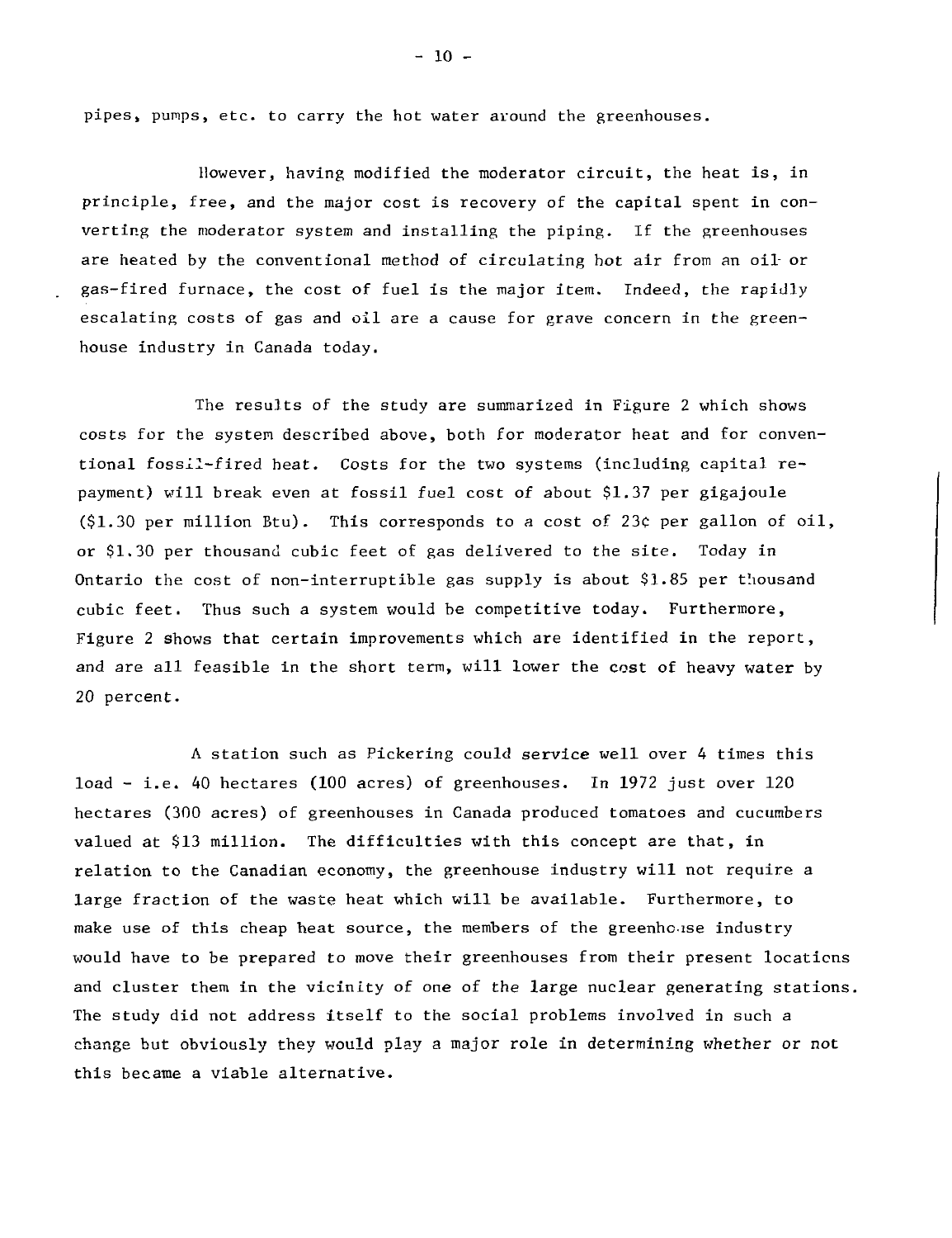## 3.3.2 Aquaculture

Short-term Potential - A study of aquaculture, in collaboration with members of the Freshwater Institute, has been completed which considers the use of condenser cooling water from a CANDU station for intensive aquaculture of rainbow trout, a species for which there is a ready market in Canada and which has been intensively studied in this country (3).

The study examined a facility using the condenser cooling water from a 600 MW(e)CANDU station. To raise 340 tonnes of rainbow trout per year to market size, a flow of only 0.6 cubic metres per second of condenser cooling water from an available discharge of 25 cubic metres per second is required. This would be accomplished in 40 concrete raceways, each 15.5 m x 2.5 m, with an average depth of 1.5 m. The temperature of the condenser cooling water supply would vary from  $14^{\circ}$ C in the winter to as high as  $30-35^{\circ}$ C, and the lethal limit is 24°C. Thus, during winter, full condenser coolant could be used, but during the summer as the temperature rose, the fraction of condenser cooling water would decrease. In certain locations, cool water from an aquifer or from deep in the lake might be necessary to keep the temperature below 24°C.

This operation calls for a stocking density of 0.22 kg of fish, per litre of water. Aeration will be necessary to sustain this high density, which roughly is an order of magnitude greater than stocking densities achieved in fish farms today. This high density has been demonstrated in the laboratory but not in the field, and thus field trials will play an important role in the demonstration of economic viability.

The capital cost of such a facility was calculated to be \$684,000 and, assuming that this was amortized over 10 years at 10 percent per year (capital charge rate 0.1627), the annual costs were: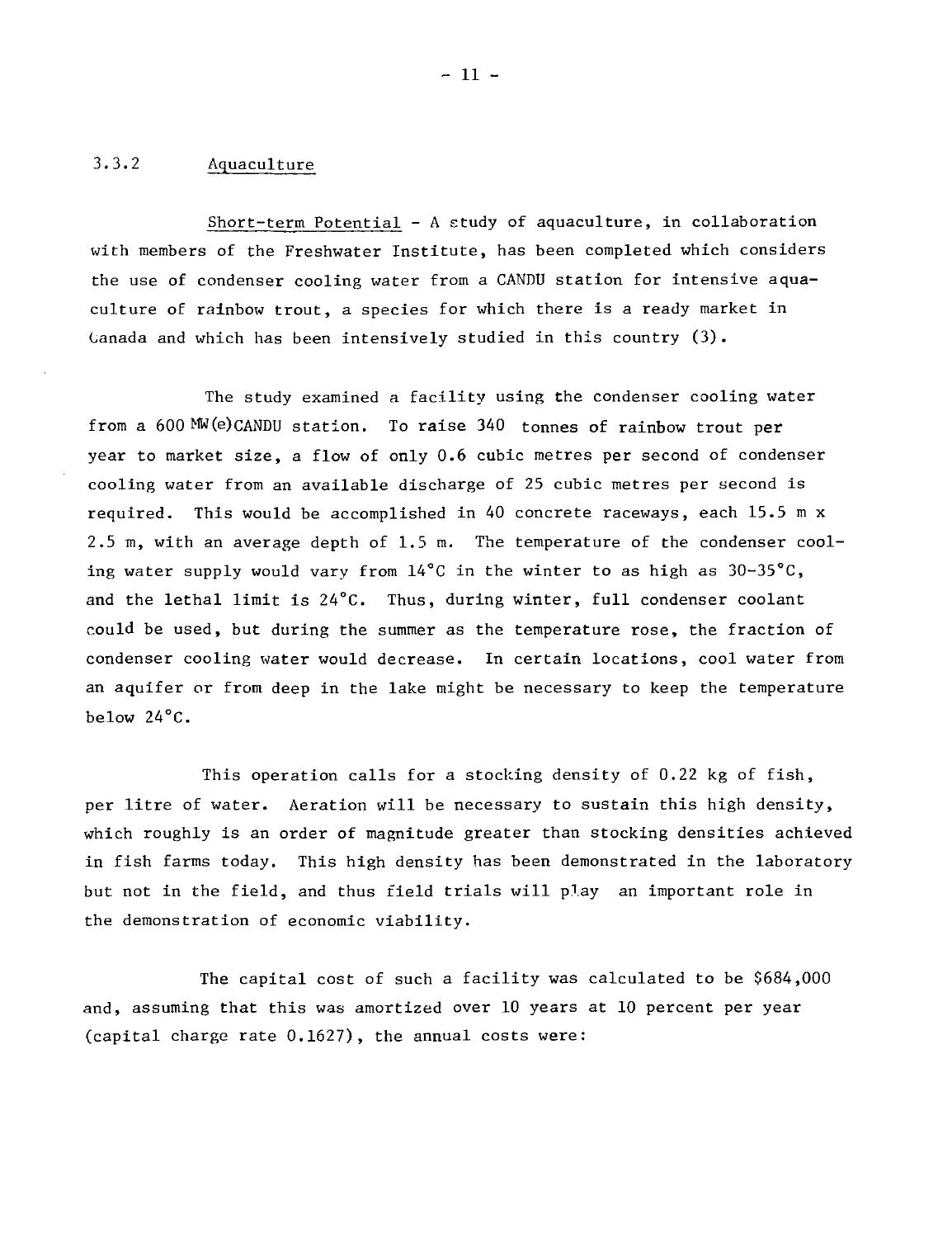|                        | Ş       | \$/kg fish |
|------------------------|---------|------------|
| Capital charges        | 111,414 | 0.33       |
| Labour and supervision | 200,000 | 0.59       |
| Utilities              | 61,000  | 0.18       |
| Chemicals              | 5,000   | 0.02       |
| Fish Food              | 251,000 | 0.75       |
| Fingerlings for stock  | 75,000  | 0.22       |
| Maintenance            | 50,000  | 0.15       |
| Marketing              | 20,000  | 0.06       |
|                        |         |            |
|                        | 773,414 | \$2.29     |

Today in Winnipeg, rainbow trout can be sold to the wholesale market for over \$3.00/kg. In the above estimate, there is some doubt about the capital cost. However, if it were 3 times as high, the cost of fish would still be below \$3.00/kg.

Today the annual import of rainbow trout into Canada is roughly 1000 tonnes. The above facility, which uses only 1/40 of the cooling water from a 600 MW(e)station, could supply 1/3 of this amount.

Long-Term Potential - Obviously, supplying rainbow trout for the Canadian market will require an insignificant fraction of the waste heat available. However, looking to the future, the supply of cheap protein is going to be of vital concern to the entire world. This protein can be available for human consumption. Intensive fish farming using waste heat shows exciting possibilities for supplying this protein but for it to become  $\Delta$  reality the cost must be far below those quoted above. Some approaches are obvious.

Looking at the breakdown of costs shown above, the three major factors are payment of capital charges, the cost of fish food, and the cost of labour. As larger sized units come into operation, economics of scale would bring the unit capital cost down. Automation of fish rearing processes is obviously another gotl. A significant reduction in the cost of feeding the fish is also necessary.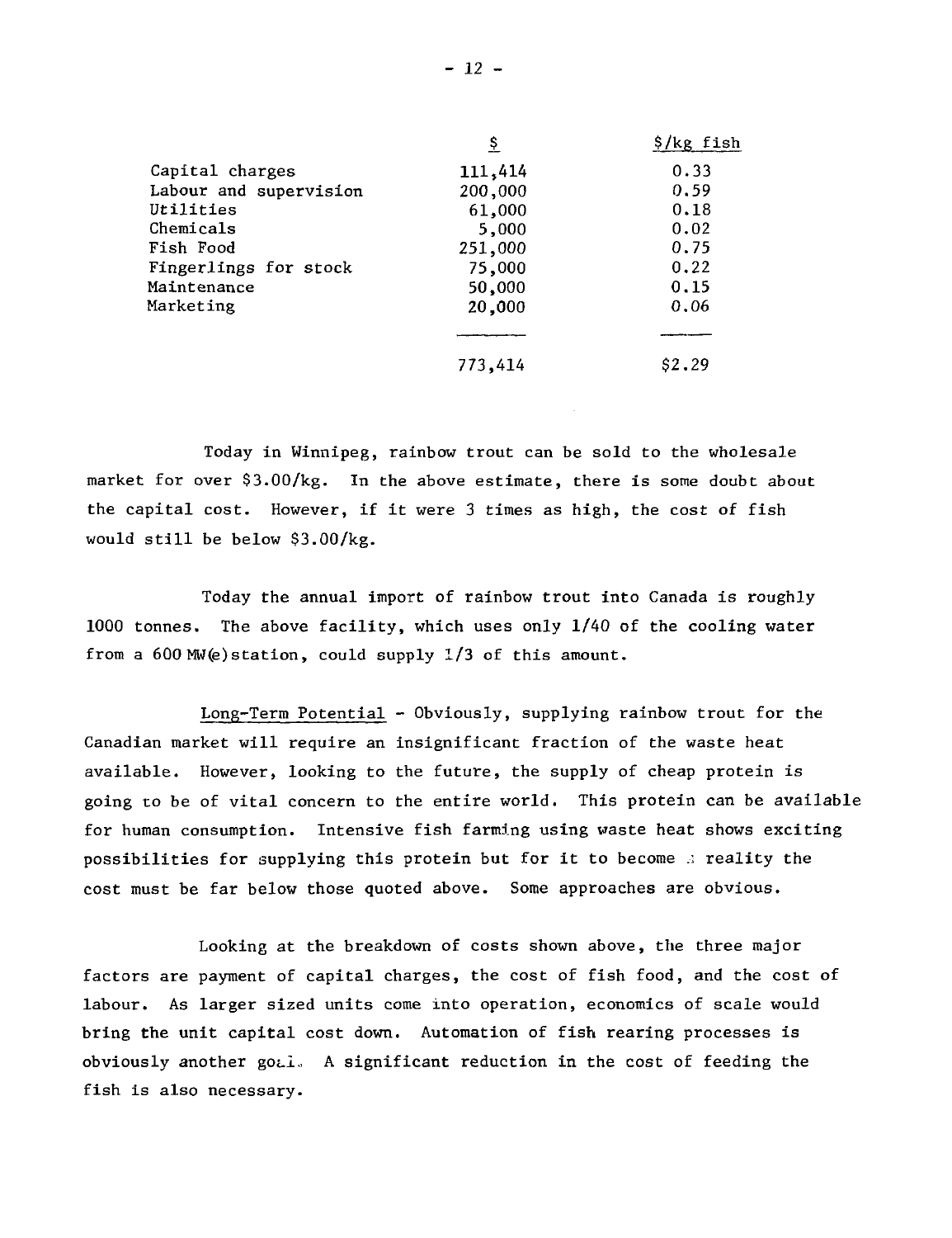A way of diminishing food costs significantly could be by raising algae to feed the fish, and by using fish wastes as nutrients for algae growth, the food cycle could be closed. This may not be as far in the future as might be imagined.

Today in Calgary, the Sam Livingston fish hatchery raises 100 tonnes annually of trout fingerlings for Alberta's restocking program. This hatchery is unique in North America in two ways - it is totally enclosed, and, more importantly, it does not use a once-through supply of river water but recirculates the water, using only 10 percent make-up. To maintain the necessary water purity, biological filters of crushed rock and oyster shells and conventional clarifiers are used. Thus today a method to remove and retrieve fish wastes from the water is available.

There are several projects today demonstrating the culture of algae by various wastes. One which is in the pilot plant stage is operated by Dr. L. Boersma at Oregon State University (12). Thus the component parts of a potential process are available now. It is to be hoped that someone will put them together before too long.

### **4. CONCLUSIONS**

The studies described in this paper shew that a nuclear generating station, designed to produce heat and electricity can utilize primary fuel more efficiently than one designed for electricity alone. In addition, nuclear heat can, in many instances, supplant heat from burning natural gas or oil. The potential for space heat alone is large when it is considered that for a town of only 70,000 people, 270 Gg (2 million barrels) of oil per year may be saved.

However, the major problem is that the heat load should be in the proximity of the generating stations - preferably less than a few kilometres. For loads farther away, costs of transporting the heat will outweigh any advantages gained from lower generation costs.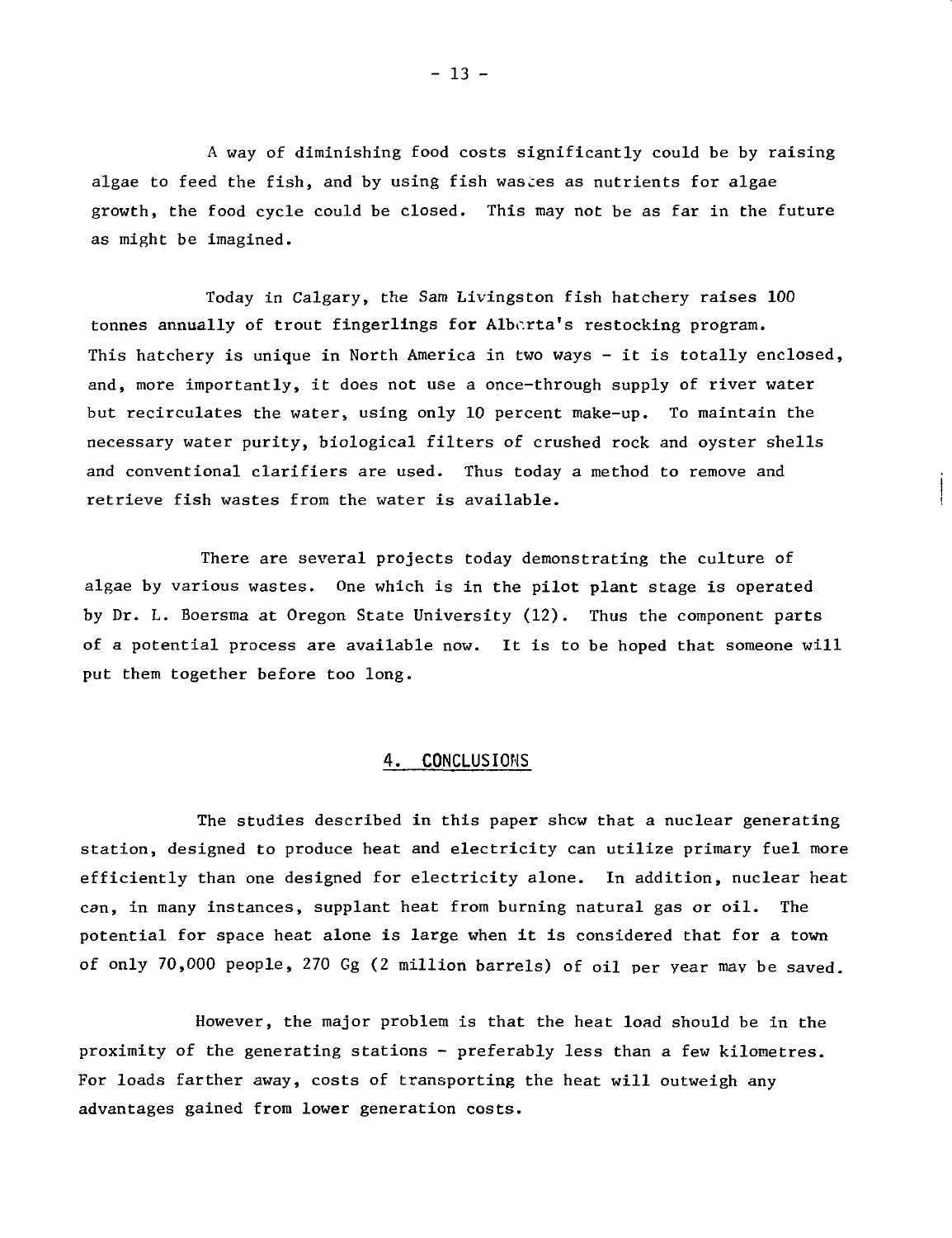There are: no major technical barriers to the provision and distribution of heat from a central nuclear source. However, the sociological implications need to be examined, especially if economic usage depends on close proximity.

Whether or not the ideas incorporated in this report come to fruition will depend very much on our energy resource utilization in the future. If frontier oil and gas prove to be more plentiful than now anticipated, or if production of liquid fuel and synthetic natural gas from coal or the Alberta Tar Sands proceeds more quickly to a cheaper product, then the needs and economics for dual production of heat and electricity may not be apparent. If none of these eventualities come about, the more efficient use of primary energy resources may be the overriding consideration towards implementation of central heat and electricity supplies.

Finally, very low grade waste heat will always be difficult and expensive to use  $\epsilon$ s a heat source. However, its utilization as a source of warm water to promote animal or vegetable growth will play an important role in securing food supplies for the future.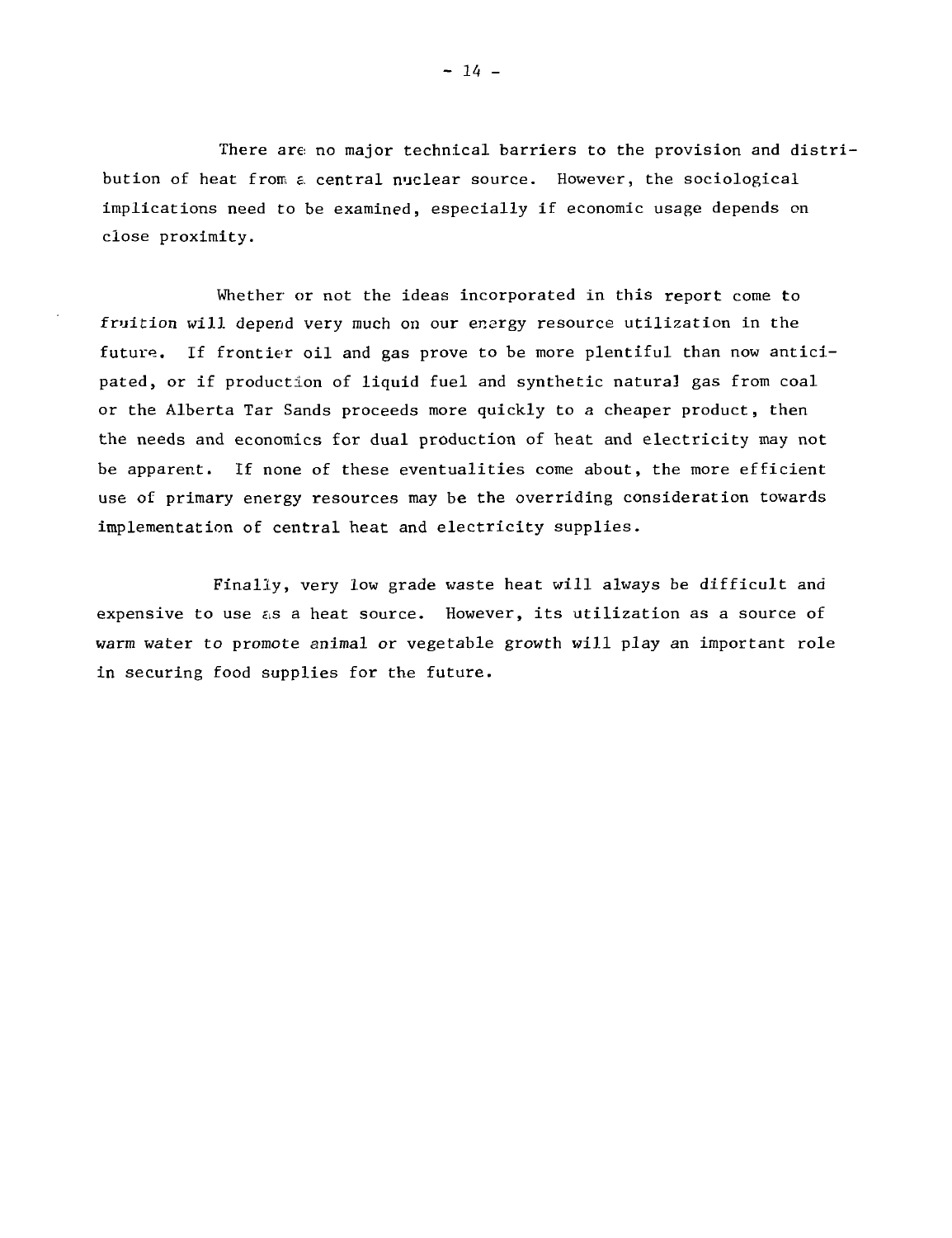#### 5. REFERENCES

- 1. An Energy Strategy for Canada Department of Energy Mines and Resources, Ottawa, Canada (1976).
- 2. An Energy Policy for Canada, Phase 1 Vol, I & II. Department of Energy Mines and Resources, Ottawa, Canada (1973).
- 3. J. E. Guthrie, D. R. Prowse, Dr. D. P. Scott, Nuclear Power Plant Waste Heat Utilization for Freshwater Fish Farming, Atomic Energy of Canada Limited, Report AECL-4924 (1975).
- 4. S. L. Iverson, D. R. Prowse, Dr. J. D. Campbell, An Assessment of the Utilization of Waste Heat in Greenhouses, Atomic Energy of Canada Limited, Report AECL-5109 (1976).
- 5. R. B. Lyon, R. 0. Sochaski, Nuclear Power for District Heating, Atomic Energy of Canada Limited, Report AECL-5117 (1975).
- 6. R. F. S. Robertson, The Supply of Steam from CANDU Reactors for Heavy Water Production, Atomic Energy of Canada Limited, Report AECL-5118 (1975).
- 7. R. F. S. Robertson (Editor), <sup>m</sup>he Application of Nuclear Energy to the Canadian Chemical Process Industry, Atomic Energy of Canada Limited, Report AECL-5232 (1976).
- 8. V. R. Puttagunta, Temperature Distribution of the Energy Consumed as Heat in Canada, Atomic Energy of Canada Limited, Report AECL-5235 (1975).
- 9. R. O. Sochaski, V. R. Puttagaunta, R. F. S. Robertson, The Potential of Nuclear Energy in the Recovery of Oil from the Alberta Tar Sands, Atomic Energy of Canada Limited, Report AECL-5239 (1976).
- 10. Technical Report of the Steering Committee of the City of Toronto District Heating Study - James F. Maclaren Limited, City Departments and Toronto Hydro, December 1973.
- 11. D. Anderson and R. L. Gudgion, Ministry of Energy District Heating Study. A report prepared for the Ontario Ministry of Energy by Acres Shawinigan Limited, Toronto, Ontario (1976).
- 12. L. Boersma, E. W. R. Barlow, J. R. Miner and H. K. Phinney, Annual Waste Conversion Systems Based on Thermal Discharges, Special Report 416, Agriculture Experimental Station, Oregon State University, Corvallis, Oregon, September 1974.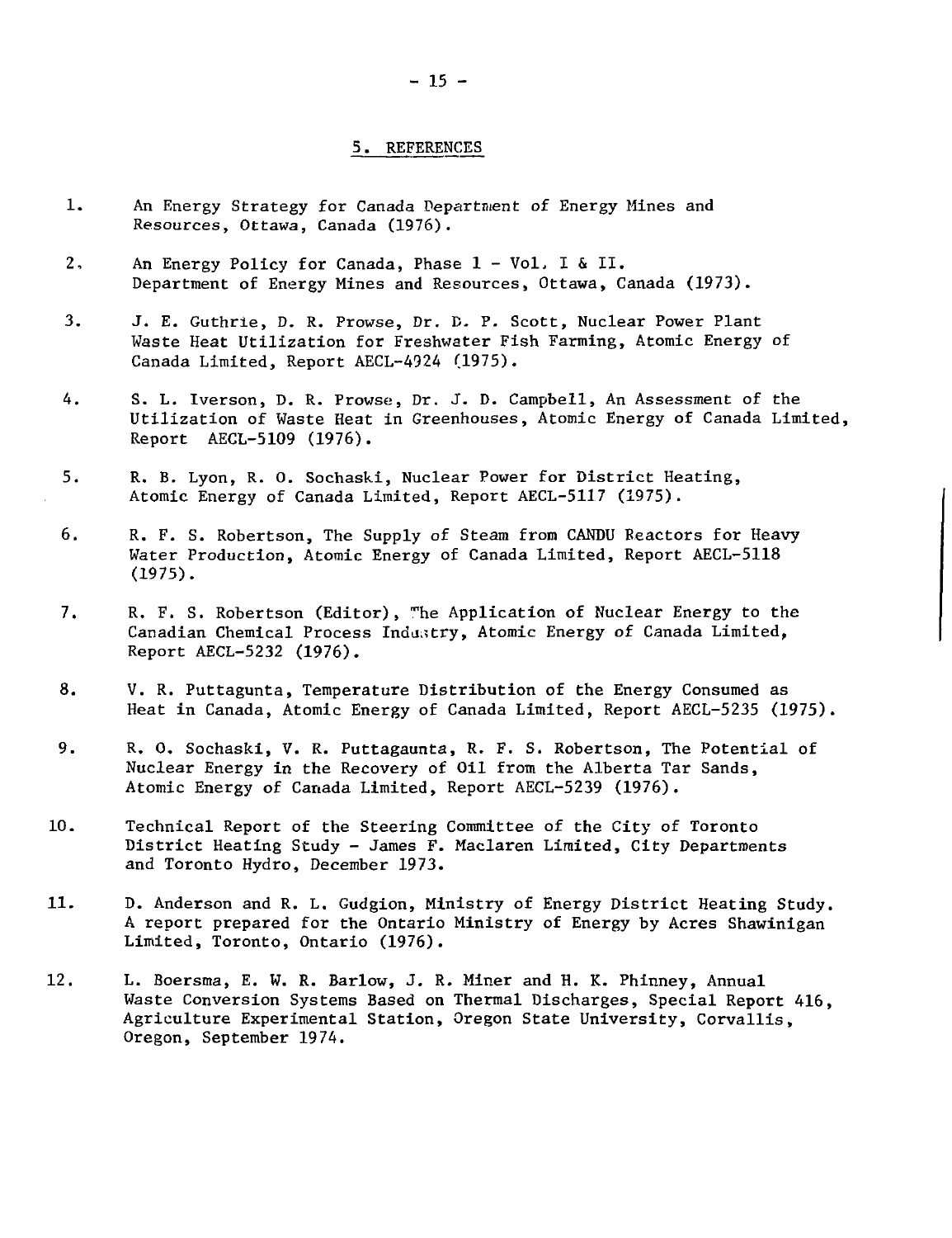## TABLE 1

 $\sigma$ 

 $\ddot{\phantom{a}}$ 

|                                                          | CONVENTIONAL                           | <b>EXTRACTION</b><br>TURBINE | <b>BACK</b><br><b>PRESSURE</b><br>TURBINE |
|----------------------------------------------------------|----------------------------------------|------------------------------|-------------------------------------------|
|                                                          | All Power Units Expressed as Megawatts |                              |                                           |
| Thermal Heat Generated                                   | 1000                                   | 1000                         | 1000                                      |
| Station Losses                                           | 50                                     | 50                           | 50                                        |
| Electricity Generated                                    | 285                                    | 186                          | 83                                        |
| Electrical Transmission Loss                             | 29                                     | 19                           | 8                                         |
| Electricity to Customer                                  | 256                                    | 167                          | 75                                        |
|                                                          |                                        |                              |                                           |
|                                                          |                                        |                              |                                           |
| Heat Used                                                |                                        | 330                          | 867                                       |
| Temperature Heat Used (°C)                               |                                        | 250                          | 190                                       |
| Heat Transmission Losses                                 |                                        | 33                           | 87                                        |
| Heat to Customer                                         |                                        | 300                          | 780                                       |
|                                                          |                                        |                              |                                           |
|                                                          |                                        |                              |                                           |
| Heat Wasted to Cooling Water                             | 665                                    | 431                          |                                           |
| Energy Utilization Efficiency                            | 25.6                                   | 46.7                         | 85.5                                      |
| Heat + Electricity to Customer<br>Thermal Heat Generated |                                        |                              |                                           |

COMPARISON OF TURBINE TYPES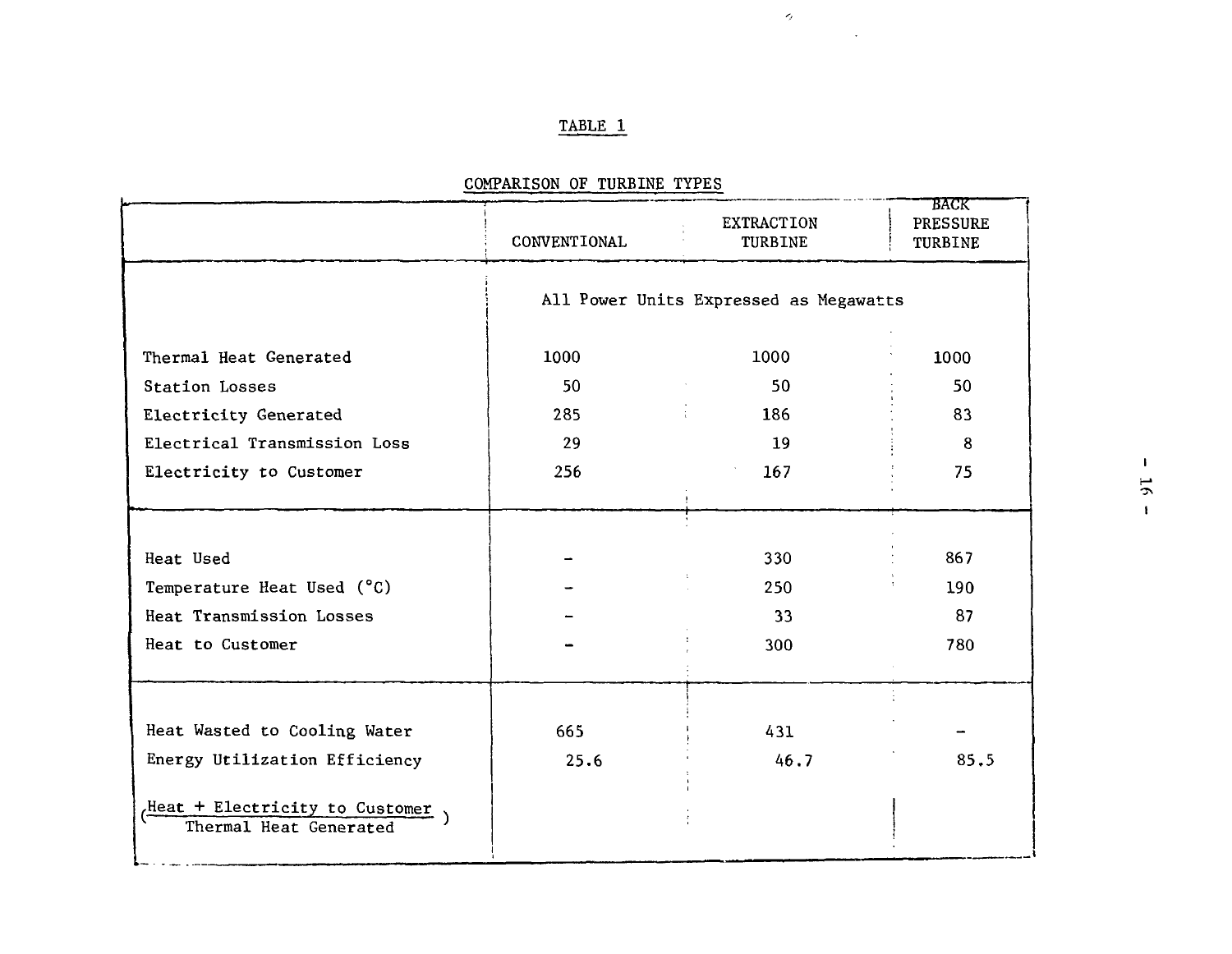## TABLE 2

 $\ddot{\phantom{a}}$ 

## DISTRICT HEATING COST COMPARISONS

## 600 MW THERMAL HEAT LOAD

|                                         | THERMAL<br>ONLY | <b>DUAL THERMAL</b><br><b>ELECTRIC</b> | ELECTRIC RESISTANCE<br><b>HEATING</b><br>(SYSTEM DATA) |
|-----------------------------------------|-----------------|----------------------------------------|--------------------------------------------------------|
| Reactor Core (MWt)                      | 706             | 2200                                   |                                                        |
| Energy Utilization (%)                  | 85              | 37                                     | 27                                                     |
| Load Factor %                           | 35              | 80                                     | 68                                                     |
| UNIT THERMAL ENERGY COSTS<br>(m\$/kW·h) |                 |                                        |                                                        |
| Station                                 | 9               | 5                                      |                                                        |
| Pipeline (40 km)                        | 8               | 8                                      |                                                        |
| Distribution                            | $3 - 24$        | $3 - 24$                               |                                                        |
| Total                                   | $20 - 41$       | $16 - 37$                              | 30                                                     |
|                                         |                 |                                        |                                                        |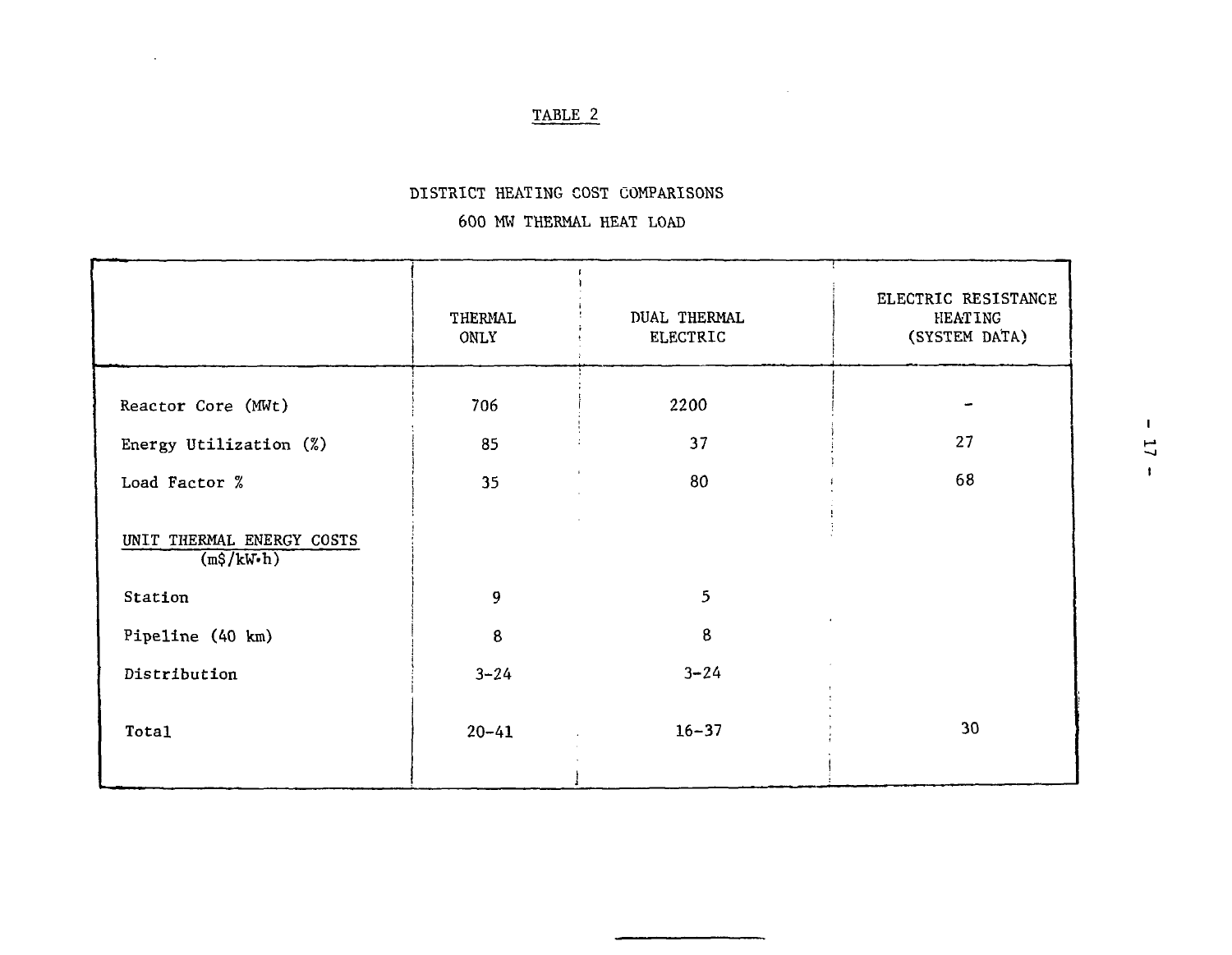

FIGURE 1. THERMAL/ELECTRIC STATION

 $\mathbf{I}$ **C** I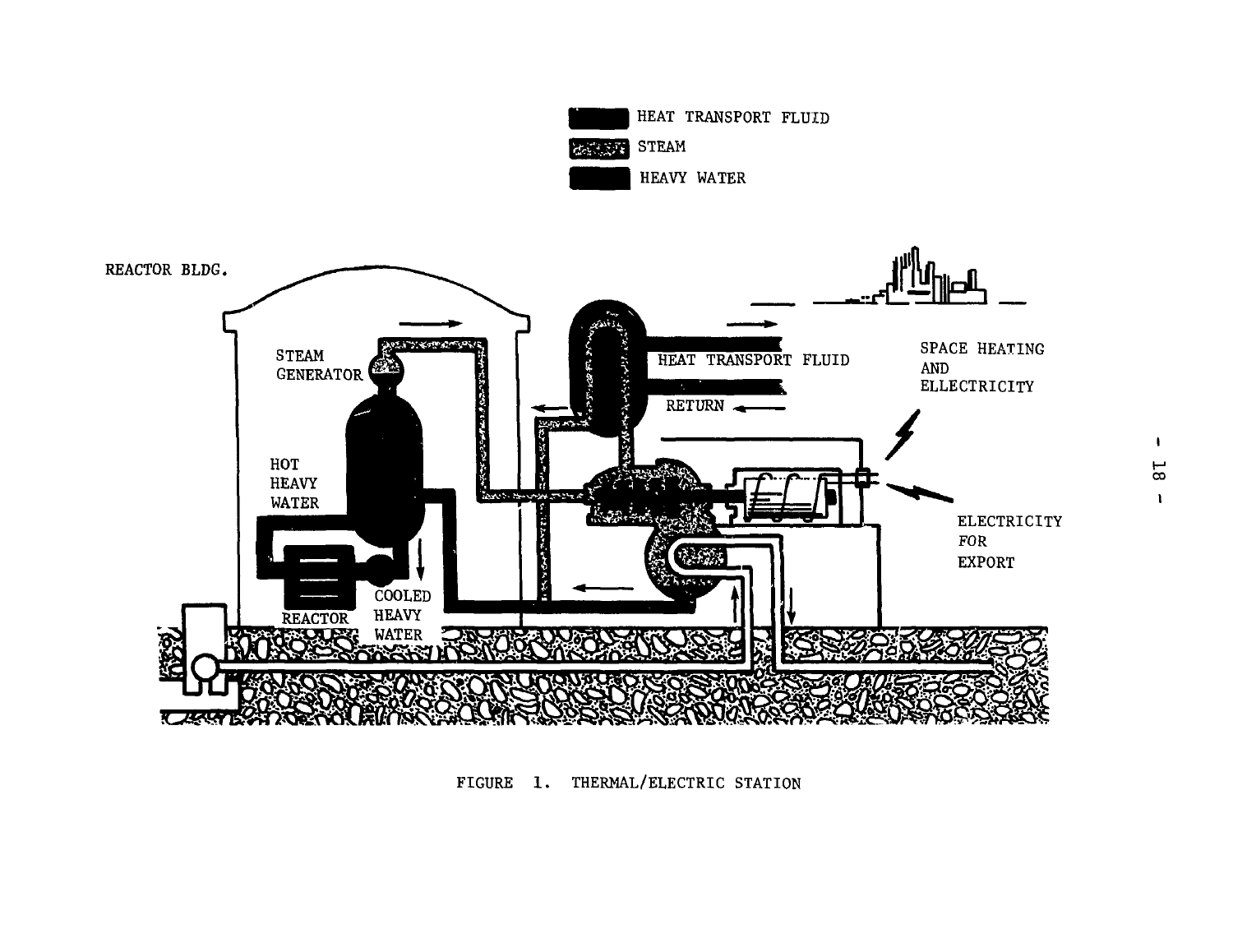

FIGURE 2. COMPARISON OF NUCLEAR AND NATURAL GAS HEATING COSTS FOR GREENHOUSES IN ONTARIO